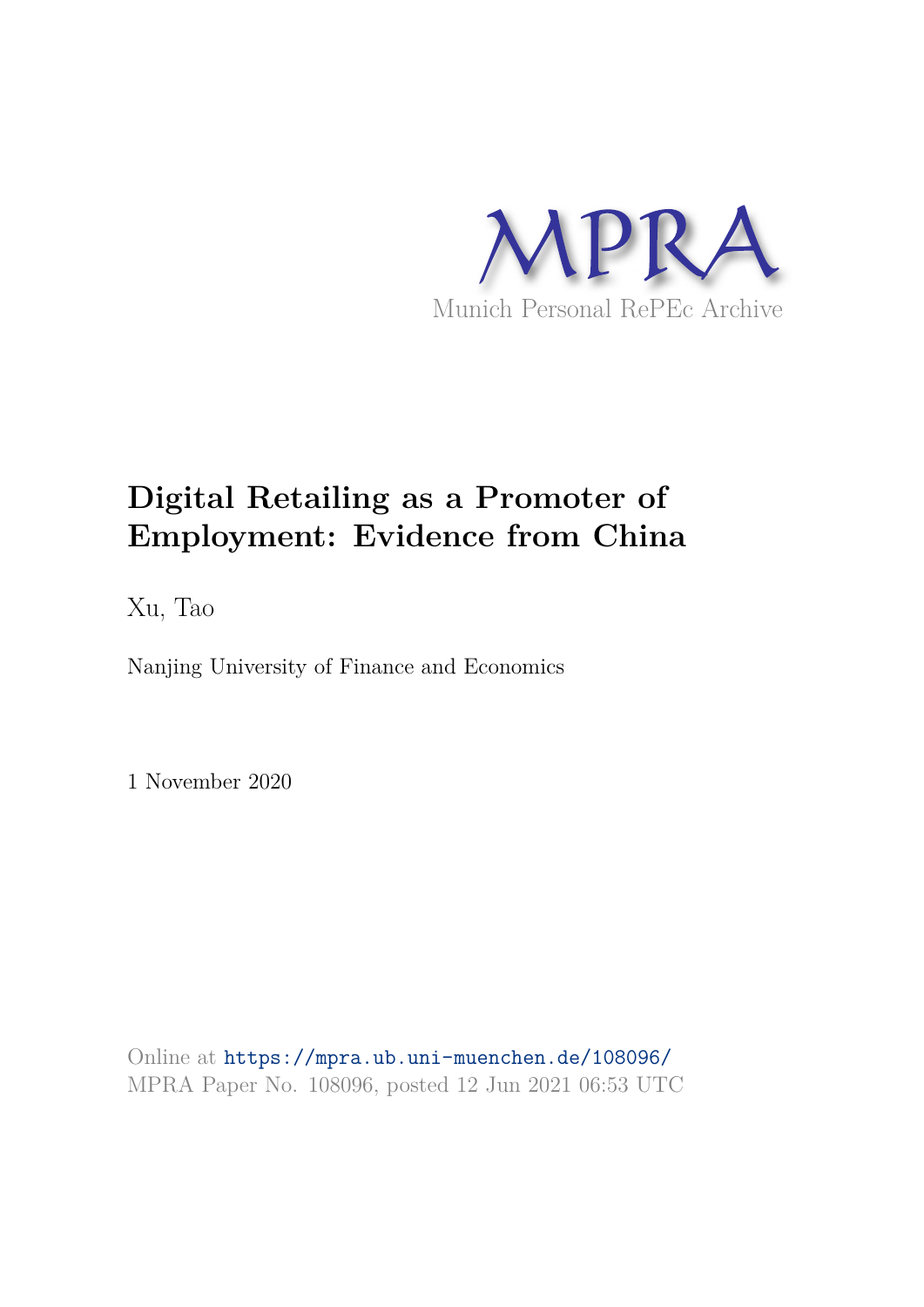## **Digital Retailing as a Promoter of Employment: Evidence from China**

**Xu, T[ao](#page-1-0)**

## **Abstract**

This paper applies the Digital Retail Development Index, matching employment statistics from 2010 to 2019, to empirically analyze the relationship between the development of digital retailing and employment. Considering endogenous factors, the paper proves that the development of digital retailing plays a significant positive role in promoting popular employment and that production, logistics, service, transaction and environment of digital retailing are positively correlated with employment. Based on mechanism analysis, the paper finds that the optimization of logistics, service and transaction is closely related to the improvement of employment, which reflects the ecosystem and experience of digital retailing.

**Keywords:** Digital Retailing; Employment; New Retailing

<span id="page-1-0"></span>Tao Xu, Nanjing University of Finance & Economics, Nanjing, China.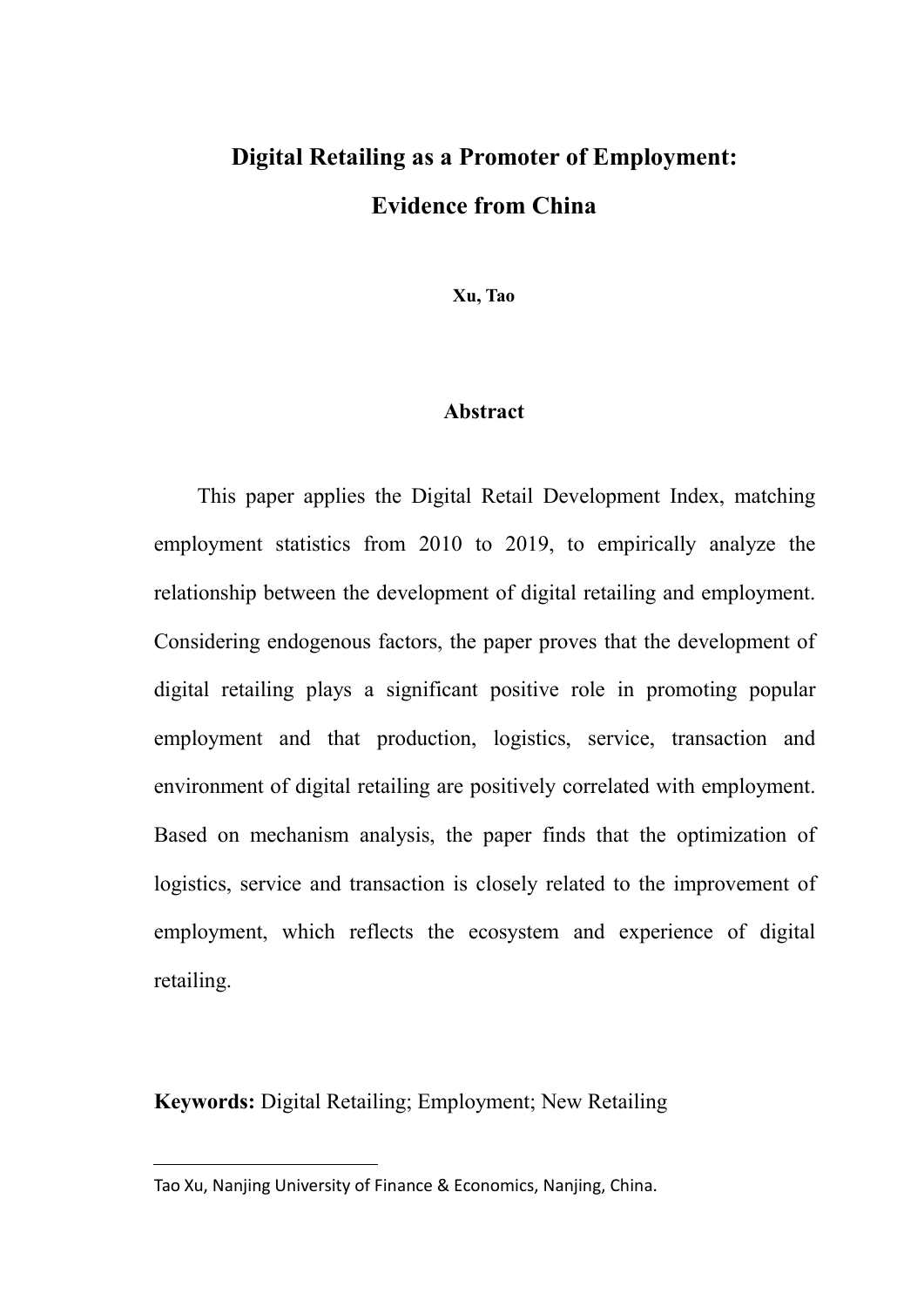## **Contents**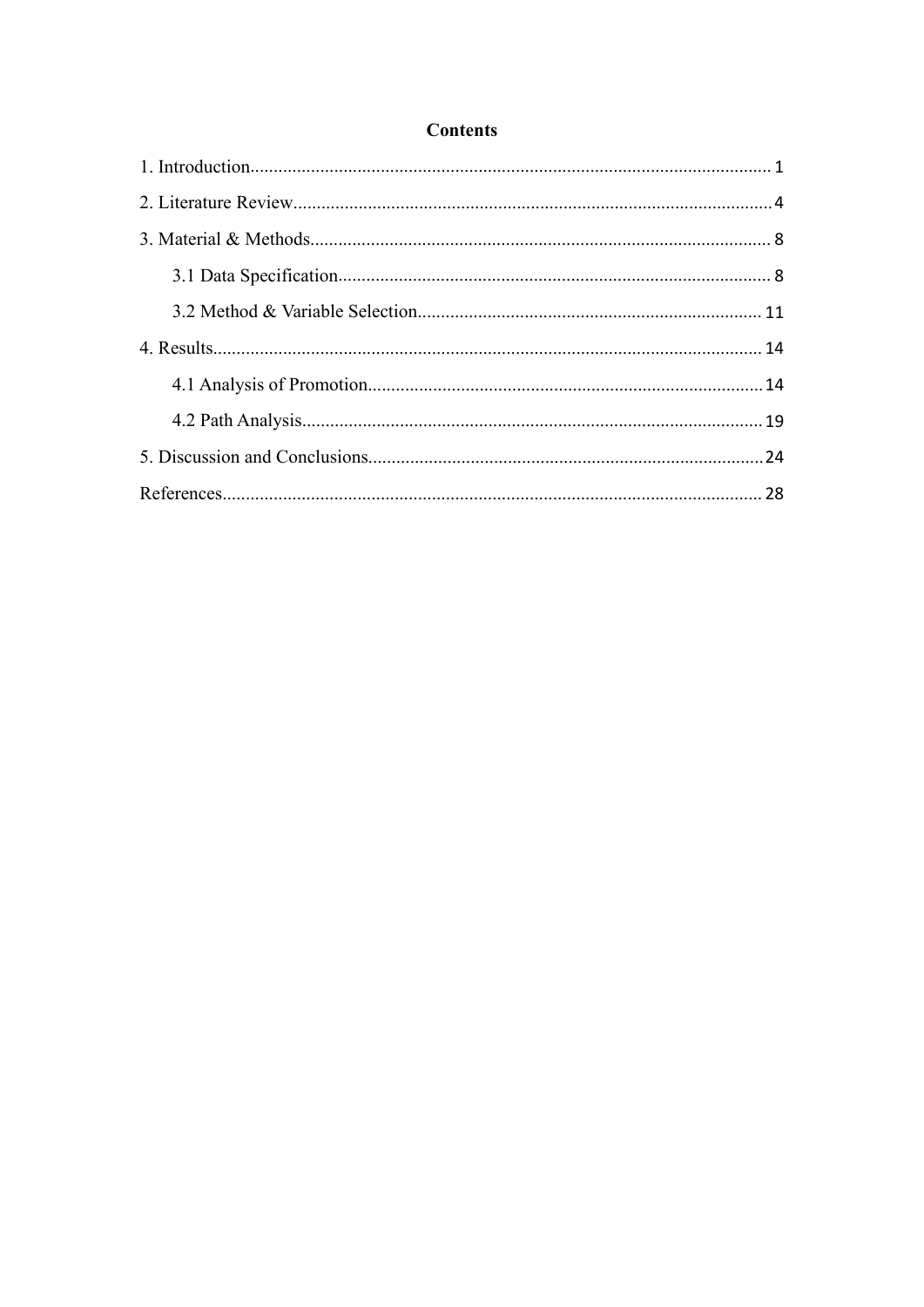#### <span id="page-3-0"></span>**1. Introduction**

Digitalization has, since 2016, been an important direction for development of the retail sector. Amid the development of China's economy, the retail sector, as the outcome of socialized mass production, links production and consumption while facilitating the circulation of merchandise between enterprise production and individual consumption, thus ensuring the continuous operation of social reproduction. Currently, in the era of "Internet Plus," the development speed of the traditional retail sector is slowing down in the face of the huge changes brought by the digital economy, while the digital retail format will realize the integration and upgrading of online and offline in the future, reshaping the industry with "New Retailing." E-commerce giants such as Alibaba and JD (Jingdong/JD.com) are also arranging new formats to adapt to changing consumer demand. Through the combination of the Internet of Things, artificial intelligence and big data with business, digital retailing continues to evolve and "New Retailing" business models are changing, with retail trade models ushering in changes that can form an economic effect of advancing employment.<sup>[[1\]](#page-30-1)</sup>

The COVID-19 pandemic has, however, placed tremendous pressure on the global economy. China's economy, too, has become more volatile, in the process facing severe challenges due to the overlapping effects of the global economic downturn and the Sino-U.S. trade war. In terms of industry, the pandemic has had a major impact on the tertiary industry such as catering, tourism, passenger transportation, film and television. In this context, the sudden public health events make it difficult for the normal operation of the economy and society, thus "stabilizing employment and ensuring people's livelihood" is facing a crisis. A number of provinces and cities across China have issued notices to temporarily cancel job fairs at schools or postpone spring school recruitment due to the sudden public health incidents that make it difficult for the economy and society to function normally. According to relevant data, there will be 8.74 million fresh graduates from Chinese universities in 2020, an increase of 400,000 compared to the previous year. Given the growth in the number of graduates, the complexity of the employment situation and the enormity of the employment task have increased dramatically amid the influence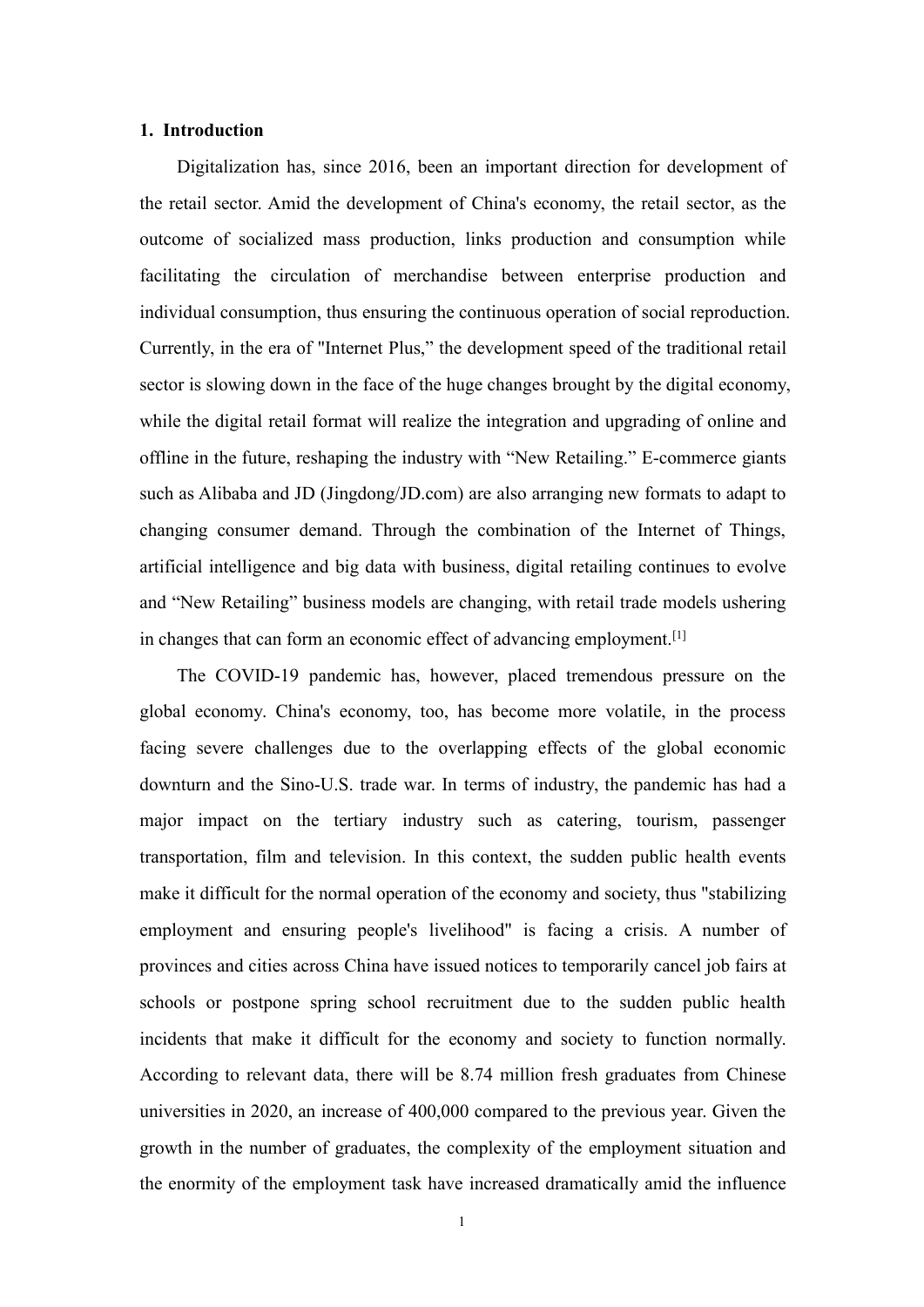of downward economic pressure, international dynamics and the ravages of the pandemic. In this case, the question of how to match supply and demand so as to solve the difficult employment problem has become a key challenge for the government.

Employment is fundamental to livelihood, and therefore it has great significance with respect to social production and development. Employment combines labor with means of production to create material and spiritual wealth. It provides workers with a source of livelihood through remuneration and facilitates continuous reproduction, in addition to which it's conducive to the realization of workers' own value and the general development of humankind. The year 2020 was a decisive one for China, which needed to achieve a society that is relatively prosperous in all respects along with the goal, as stated in the Government Work Report, of "ensuring employment." In the short to intermediate term, the employment situation is related to the changes in the global epidemic and in the domestic economic situation. In China, the pandemic has been effectively controlled and the government has introduced a series of macroeconomic policies, thereby creating conditions for stable employment throughout the year. However, China, amid the continuing pandemic, requires a proactive fiscal policy and prudent monetary policy in order to provide a comparatively relaxed economic environment in which enterprises can survive and prosper. Additionally, it must deepen institutional reform in order to achieve the targeted level of employment.

The outbreak has had a dramatic impact to China's retail sector, especially physical retail, with department stores and cosmetics industries suffering the most. The rapid development of new formats has accelerated the digitalization of the retail sector, which is closely related to the country's livelihood and employment. From the results of the national economic census, the development of China's tertiary industry can generate incremental employment, and the elasticity of employment in the tertiary industry is reasonable.[\[2](#page-30-2)] Under the pressure of huge changes brought by the digital economy, the retail sector has created new consumption scenarios through technological innovation and thereby achieved rapid transformation despite the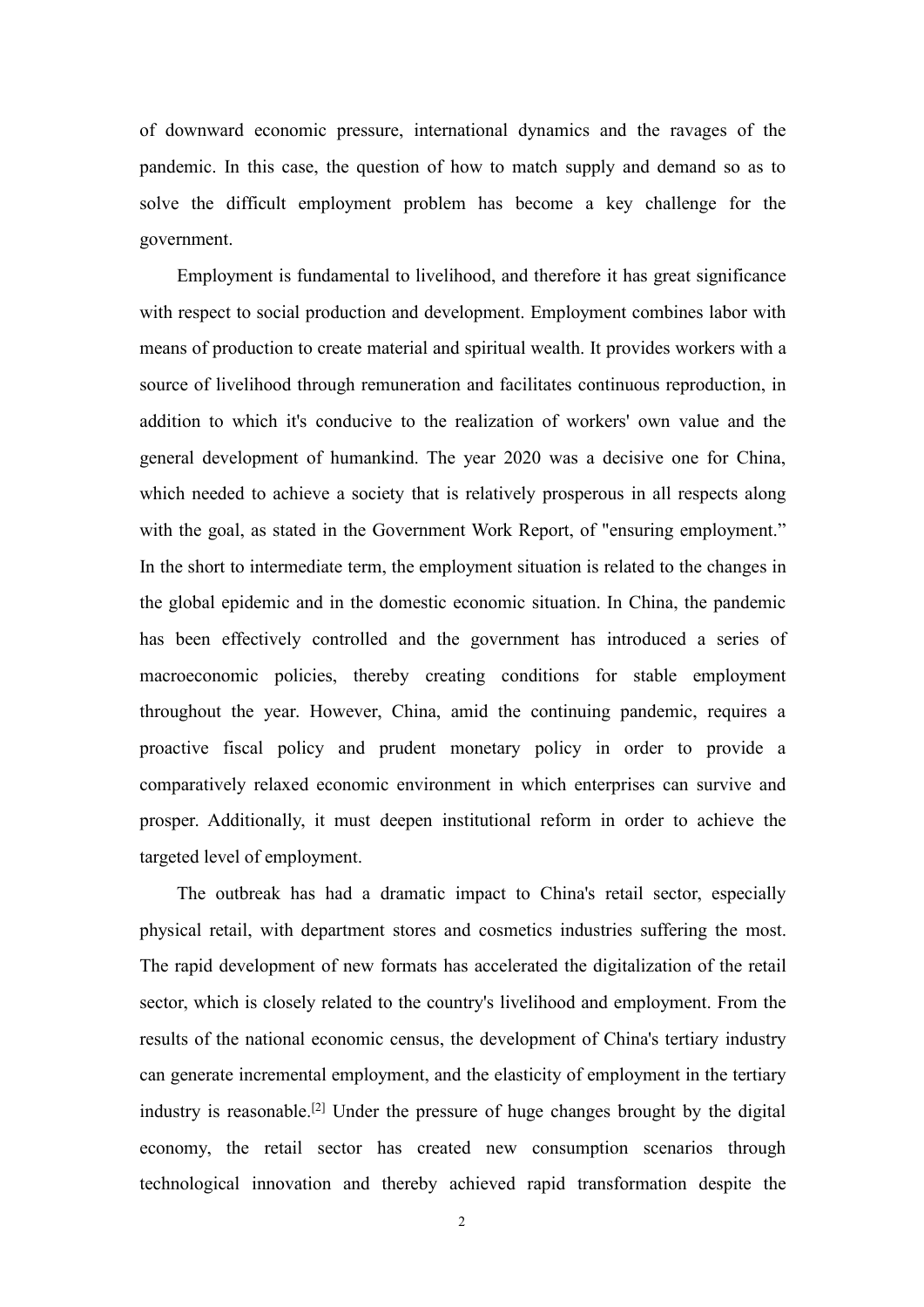pandemic.

The new form of retailing has generated a huge market scale in recent years while providing a large number of employment opportunities to upstream and downstream related industries, which has created of huge social value. The pandemic has posed a challenge for the retail sector, but it has also forced the industry to see opportunities for development and has, to some extent, accelerated the transformation and upgrading of China's retail sector.[[3](#page-30-3)]

Digital retailing can increase employment capacity and create opportunities, and many large companies are endeavoring to hasten the digital transformation. This is also a part of industrial upgrading. Under the background of the development strategy of "Internet Plus," new retailing has evolved from simple digital retailing, which is more closely linked to the economy than physical retailing. The new retail market is larger and more specifically delineated than traditional retailing, resulting in more diverse employment patterns. Additionally, in the process of retail-industry transformation, divisions ranging from upstream R&D, design and production to downstream service and logistics, are continuously creating new opportunities, providing a large number of positions for fresh graduates' employment. During the upgrading process, which involves the Internet and cloud computing, many positions in regard to digital retailing are no longer overly dependent on people's geographic locations, and such changes will produce a more rational allocation of human resources.

Digital retailing has helped revitalize China's economy, which had lagged behind developed countries for many years, partly because China has low efficiency in terms of productivity and transaction. Exacerbating the issue is the fact that there is no complete social retail system for traditional industries. After years of development, China's retail sector has taken the lead in the digital era. The process of data-oriented transformation in retail is data-based and driven, and this has guided further industrial upgrading. Although there have been some studies on the relationship between digital retailing and employment, there is still a lack of systematic research on the impact of digital retailing on employment, while most of the current research on new retailing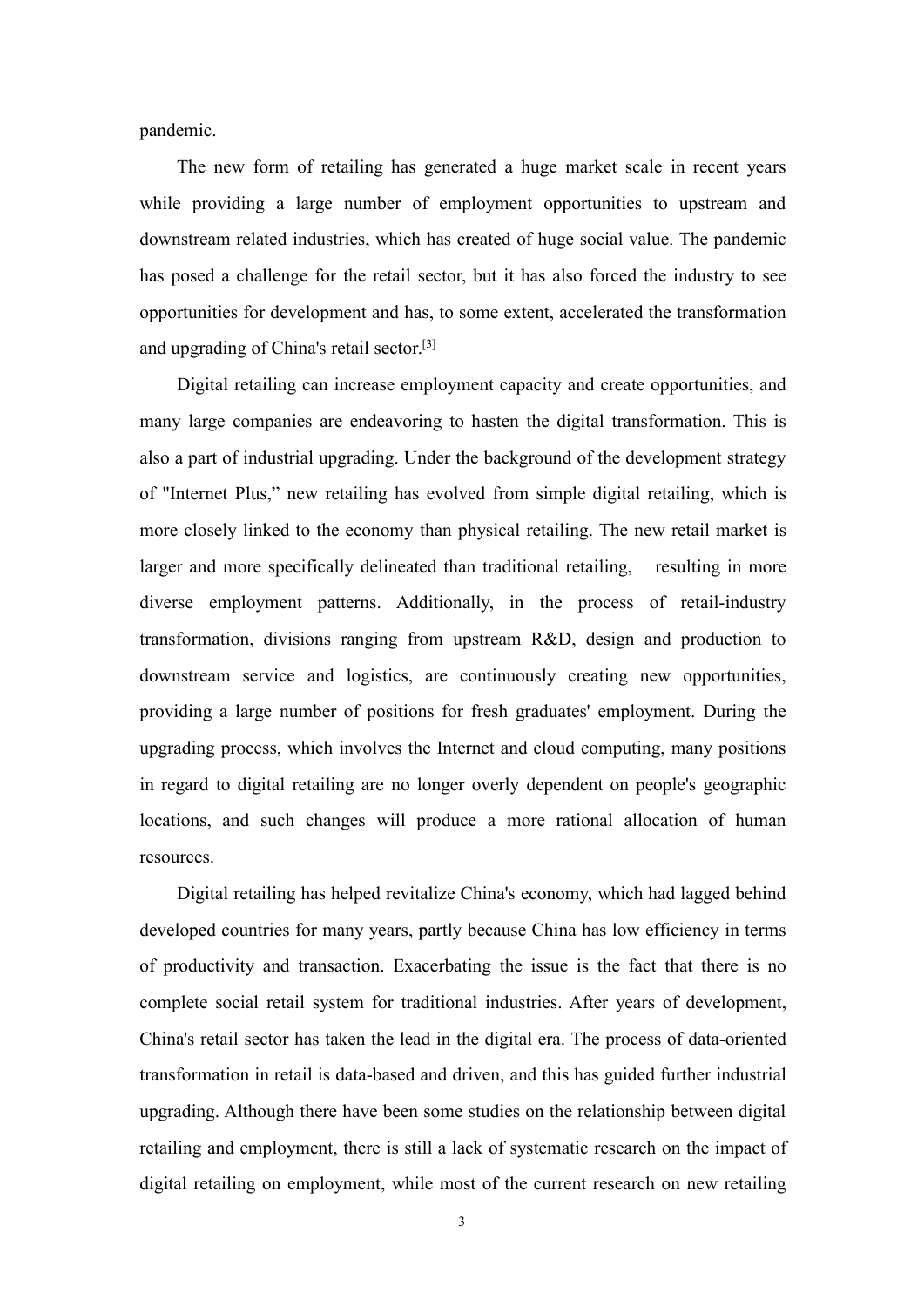and employment is only regional in scale. The "New Retail Urban Development Index" compiled by the Guanghua School of Management of Peking University can fill the gap and lay a basis for an in-depth study of the relationship between digital retailing and employment in the paper.[\[4\]](#page-30-4) Based on the index, this paper establishes data matching between the Digital Retail Development Index System and employment-related data so as to facilitate analysis of the relationship between digital retailing and employment in China. Thus, its findings complement the existing literature.

Hereinafter, Part 2 will review the literature involved in the mechanism of digital retailing to improve employment. Part 3 will introduce the data and empirical model. Part 4 will research the overall impact of digital retailing on employment and separately analyze the specific impact of production, logistics, service, transaction and environment under digital retailing to discuss how it can promote employment. Part 5 will conclude the paper and make recommendations.

#### <span id="page-6-0"></span>**2. Literature Review**

Employment is the foundation of people's livelihood, which isn't only closely related to citizens' personal interests, but also has a far-reaching impact on social stability and macroeconomic development (Wang et al., 2020)<sup>[\[5](#page-30-5)]</sup>. Existing literature has relatively comprehensive analysis of the factors affecting employment, which can be divided into micro and macro aspects. At the micro level, such as gender (Zhu,  $2020$ <sup>[[6](#page-30-6)]</sup>, education background (Guo et al.,  $2019$ <sup>[\[7](#page-30-7)]</sup>, risk preference (Mo and Shi, 2020)<sup>[[8](#page-30-8)]</sup>, the development of artificial intelligence (AI) and Internet technology (Dou and Xiao,  $2020$ <sup>[[9\]](#page-30-9)</sup>, taxes and fees (Wang et al.,  $2020$ <sup>[\[10](#page-30-10)]</sup>, income (Ye and Jiang,  $2020$ <sup>[[11](#page-30-11)]</sup>, etc., there is much discussion at the individual level about the factors that affect employment. At the macro level, the available literature shows that political environment (Hui and Liu, 2020)<sup>[\[12](#page-31-0)]</sup>, trade environment (Zhao, 2020)<sup>[[13](#page-31-1)]</sup>, industrial structure (Duan and Guo, 2013)<sup>[[14\]](#page-31-2)</sup>, changes in GDP (Dornbusch, 2003)<sup>[[15](#page-31-3)]</sup> and natural disasters (Li et al., 2020)<sup>[[16](#page-31-4)]</sup> all have a huge impact on employment in China. Among them, in the context of supply-side structural reform, the adjustment and upgrading of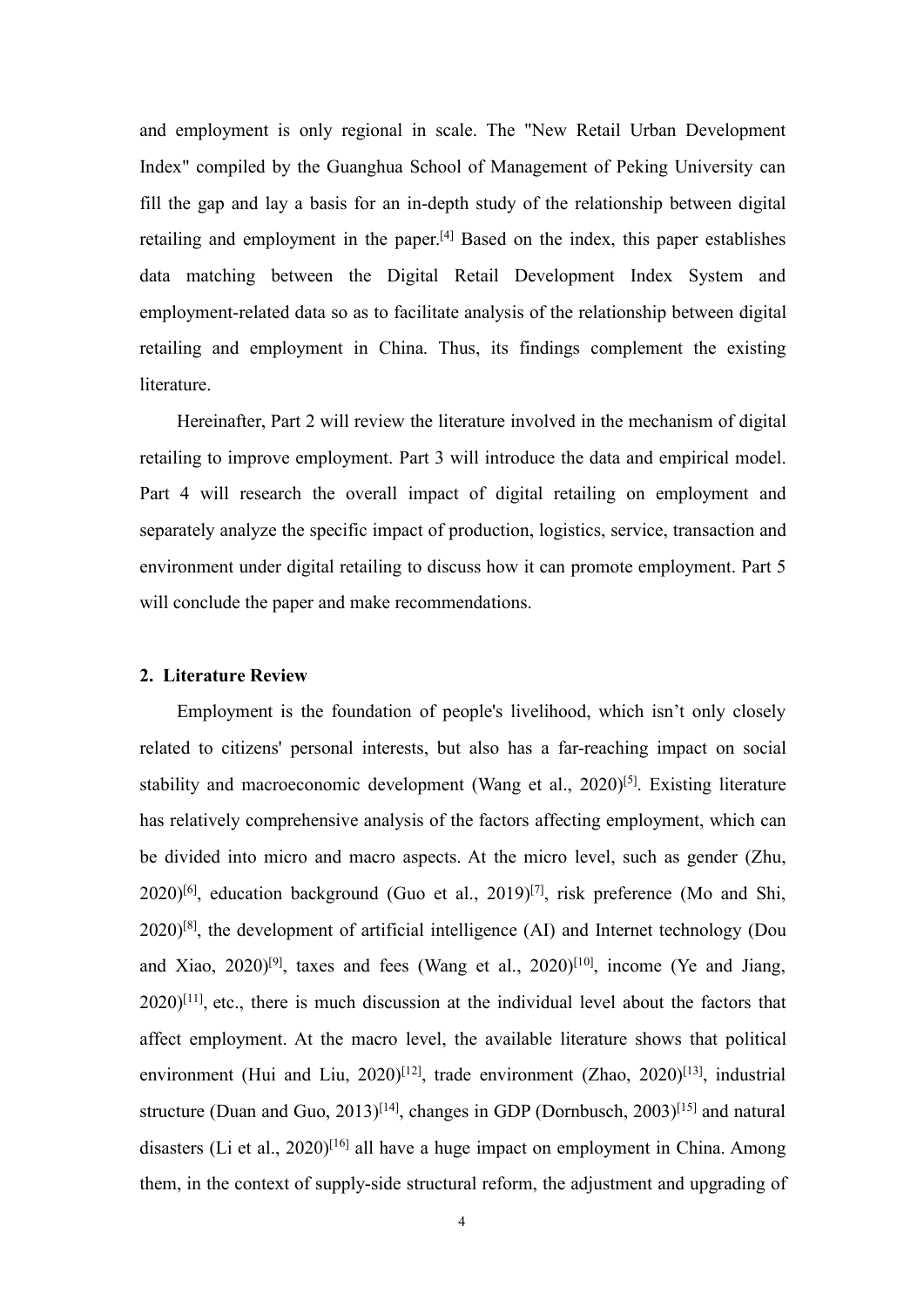industrial structure will not only generate employment creation but can also diminish employment. Optimizing and balancing the employment structure is the key for the people's government to solve the employment problem (Li, 2020)<sup>[\[17\]](#page-31-5)</sup>. Therefore, some of literature believe that if the industrial structure can't be upgraded, China's existing employment problem will be difficult to be effectively solved.

Thus, the tertiary industry has become China's largest employment industry, which occupies a pivotal position. The retail sector is connected with production and consumption, which is one of the most important components of the tertiary industry. Many researches have proved that retailing, as a labor-intensive industry, can provide a large number of positions in China. Qiuying Lv (2020)<sup>[\[18\]](#page-31-6)</sup> found that rationalization will be a new model for the future development of the physical retail sector. As the main consumption object of community retail, the residents in the community are more and more in pursuit of enjoyment and experience. Therefore, retail stores must change the marketing concept, sales environment, product types, etc., employ more training personnel and technical personnel to establish a comprehensive sales platform and build a quality service system. According to Hao Zhang  $(2016)^{[19]}$  $(2016)^{[19]}$  $(2016)^{[19]}$ , the service-supply system of the retail sector must be upgraded in order to achieve the release of consumption potential. Currently, the retail sector generally adjusts the operation behavior of the sales link, but the optimization of the logistics channel is relatively neglected. In order to solve the time and space problems of commodity circulation, the people's government should increase the investment in the construction of infrastructure such as roads and logistics outlets, create an employment platform for relevant professionals and effectively expand the scale of employment through that platform. At the same time, the modern logistics distribution system industry will be improved (Guo et al., [20](#page-31-8)14)<sup>[20]</sup>. Additionally, using stochastic frontier model analysis, Ziwen Li et al. (2016)<sup>[[21\]](#page-31-9)</sup> found that efficient logistics can give rise to the advanced business model of chain operation, which can undoubtedly provide more employment opportunities and improve the local employment situation. Generally, the existing literature asserts that the retail sector can allocate resources efficiently and reasonably so as to engender an increase in jobs. If people have a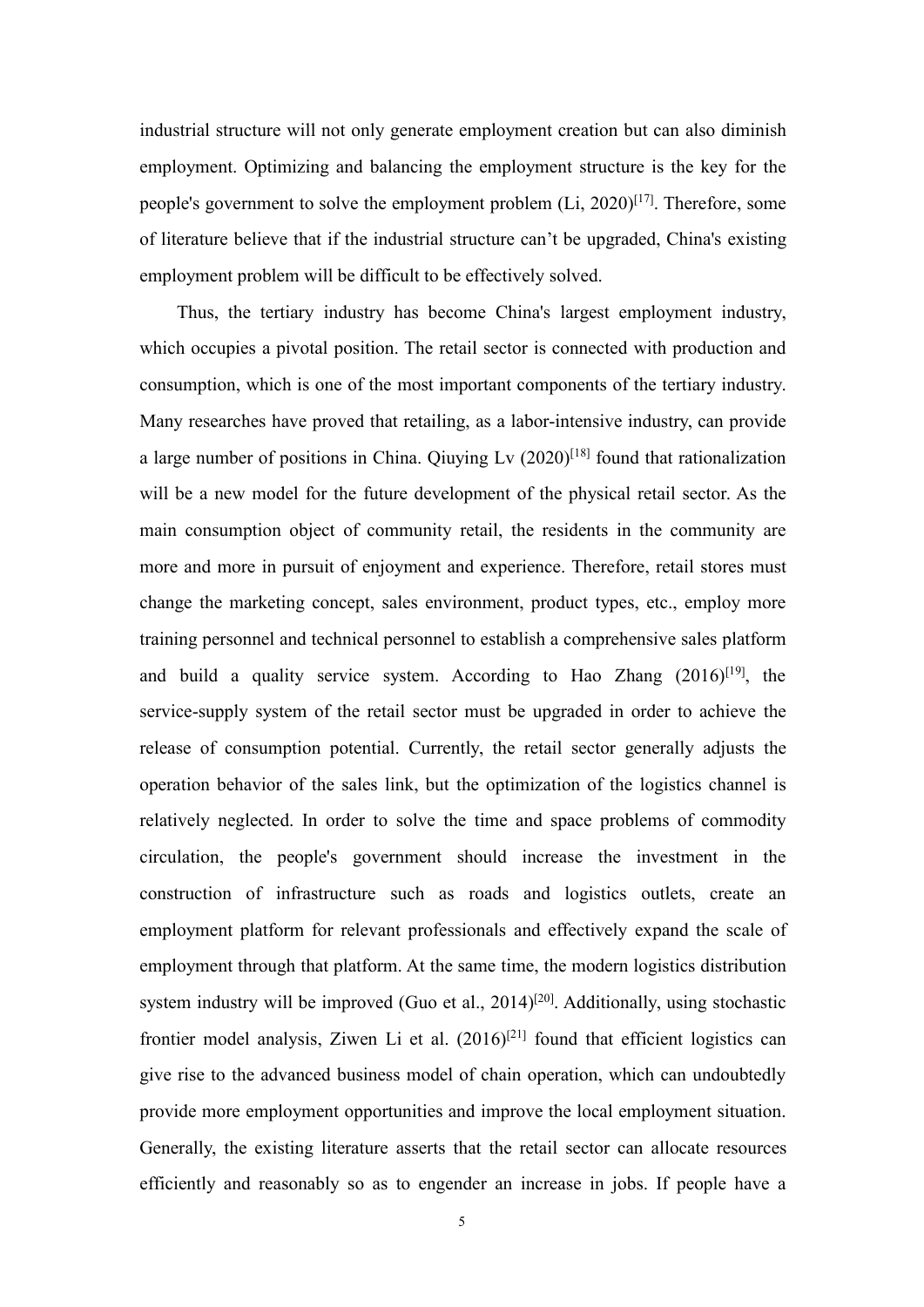reasonable willingness to work, the difficulty in finding jobs will be alleviated.

However, China's existing traditional retail sector isn't mature. The sustainable development of economy is restricted by the problems of few strong brands of retail enterprises, small scale, poor shopping experience of consumers in physical stores and unreasonable distribution of physical stores (Mao and Lin, 2017)<sup>[\[22\]](#page-31-10)</sup>. The disadvantages of the traditional retail sector seriously inhibit the increase of employment, but it also gives rise to the pioneering new mode of digital retail and even new retail, which leads the development in China and stands out in the world.

Given the development of economy and the progress of science and technology, based on large data, cloud computing, artificial intelligence, block the upgrading of traditional retail chains and other emerging technologies, digital and retail development to a new retail, through digital logistics, O2O mode to reduce operating costs, expand the scope of business, optimize service mode to provide broad space for development (Yang et al., 2018)<sup>[[23\]](#page-31-11)</sup>. Through the network, the new retail can eliminate many unnecessary links in the physical retail, so that the business scope isn't limited by the physical space and time, greatly reducing the operating costs, not only optimizing the supply of services in the retail sector, but also creating employment opportunities in the upgrading and transformation of the traditional retail sector (Wang,  $2017$ )<sup>[[24\]](#page-32-0)</sup>. More specifically, the new logistics generated by the new retail model can achieve more employment of logistics management talents and help enterprises reduce costs and increase efficiency (Zhao and Men, 2019)<sup>[[25\]](#page-32-1)</sup>. The creation of consumption scenarios enriches the consumer's shopping experience, creates new sales spaces and channels, and encourages innovation throughout the supply chain (Wang,  $2020$ )<sup>[[26](#page-32-2)]</sup>. It should also improve employment. Therefore, as a model, new retail isn't simply a replacement for traditional retail but is complementary and integrated with traditional retail, thereby creating a new employment phenomenon in China. Accordingly, this article explains the promotion effect of new retail to employment from the following two points:

First, the new retail model can make up for the lack of geographical restrictions in the traditional retail sector. The modern logistics system makes product sales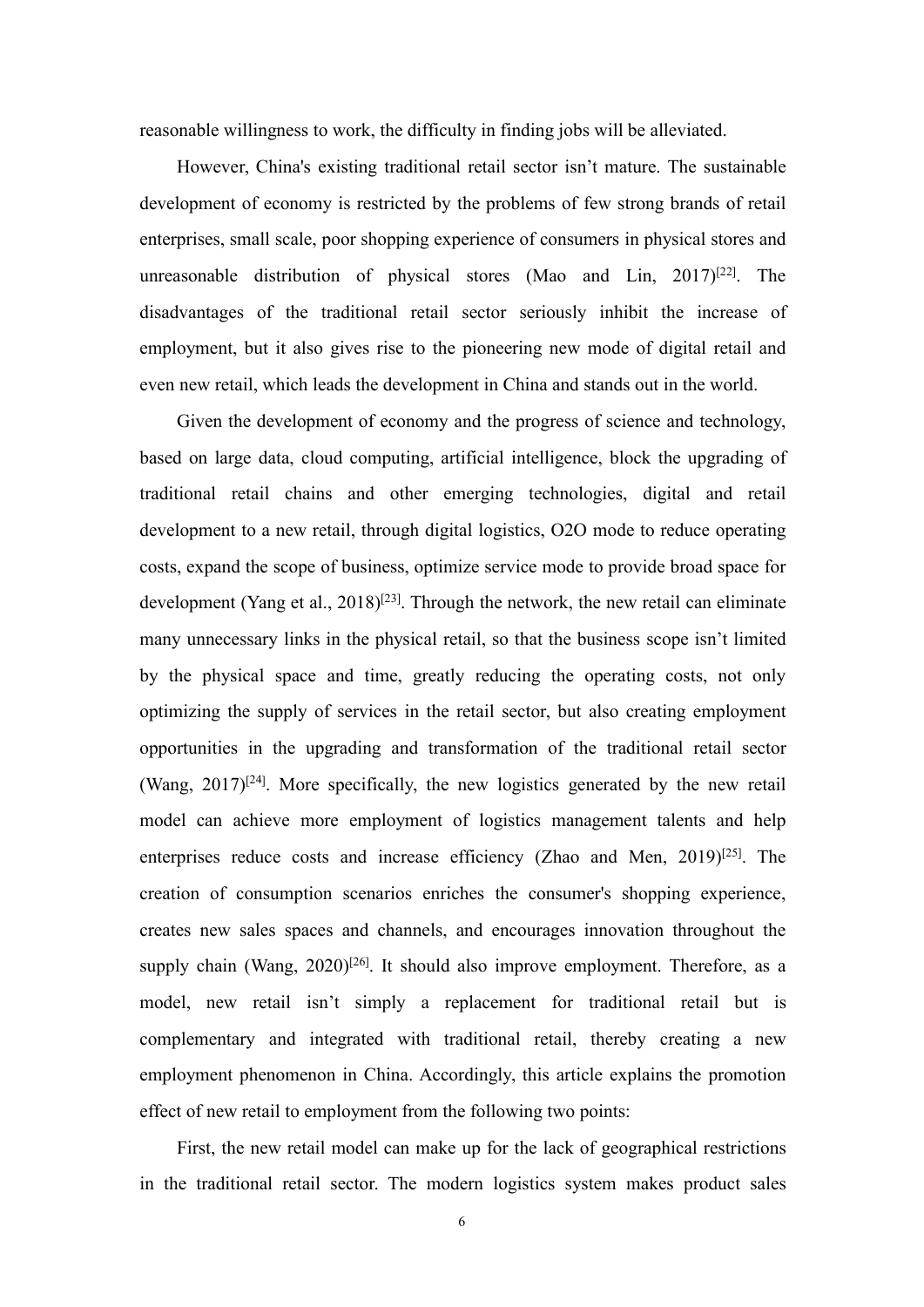flexible, and underdeveloped areas can also enjoy fast and convenient sales services. The establishment of logistics platforms in underdeveloped areas can also promote local employment (Sun et al., 2019)<sup>[\[27\]](#page-32-3)</sup>. China's infrastructure, such as logistics and distribution outlets, hasn't been completely improved, and consequently the radiation range of traditional retail in underdeveloped areas is small. Location and commodity types are the key factors that restrict its in-depth development. Without efficient logistics, fewer people are employed in retail. New retail drives the rapid development of the logistics industry with modern technology. Even in underdeveloped areas, the emerging logistics information technology can achieve "top speed" and "on time" while improving the shopping experience for consumers (Zhang,  $2019)^{[28]}$  $2019)^{[28]}$  $2019)^{[28]}$ . The development of new logistics can't make up for the lack of senior logistics management personnel or for technical research and development personnel, and consequently the new retailing sector will play an important role in promoting employment.

Second, thanks to the development of Internet technology, the new retail, despite being based on the operation of the traditional retail sector, integrates VR (Virtual Reality), AR, 3-D projection and other technologies to design shopping scenarios. Moreover, it enriches the consumer's shopping experience with high-quality services (Jiao and Liu, 2019)<sup>[\[29](#page-32-5)]</sup>. The quality of service is the key factor for the development of the retail sector. The development of Internet technology makes high-quality service the lifeline of enterprises. VR technology, as applied in the new retail model, can open up the communication channels between online and offline transactions while providing customers with high-quality service and building a foundation for optimized local employment. Quality service isn't limited to excellent consulting, after-sales service, it is a set of consulting, experience, purchase, logistics, installation, after-sales service in one of the high quality service chain (Li and Wang, 2020)<sup>[\[30](#page-32-6)]</sup>, high-end service personnel bring consumers high-quality shopping experience through high technology, but now these high-end service personnel are very rare, new retailing lecturers, new retailing sales, etc., are urgently needed talents, which is the opportunity and space for population employment.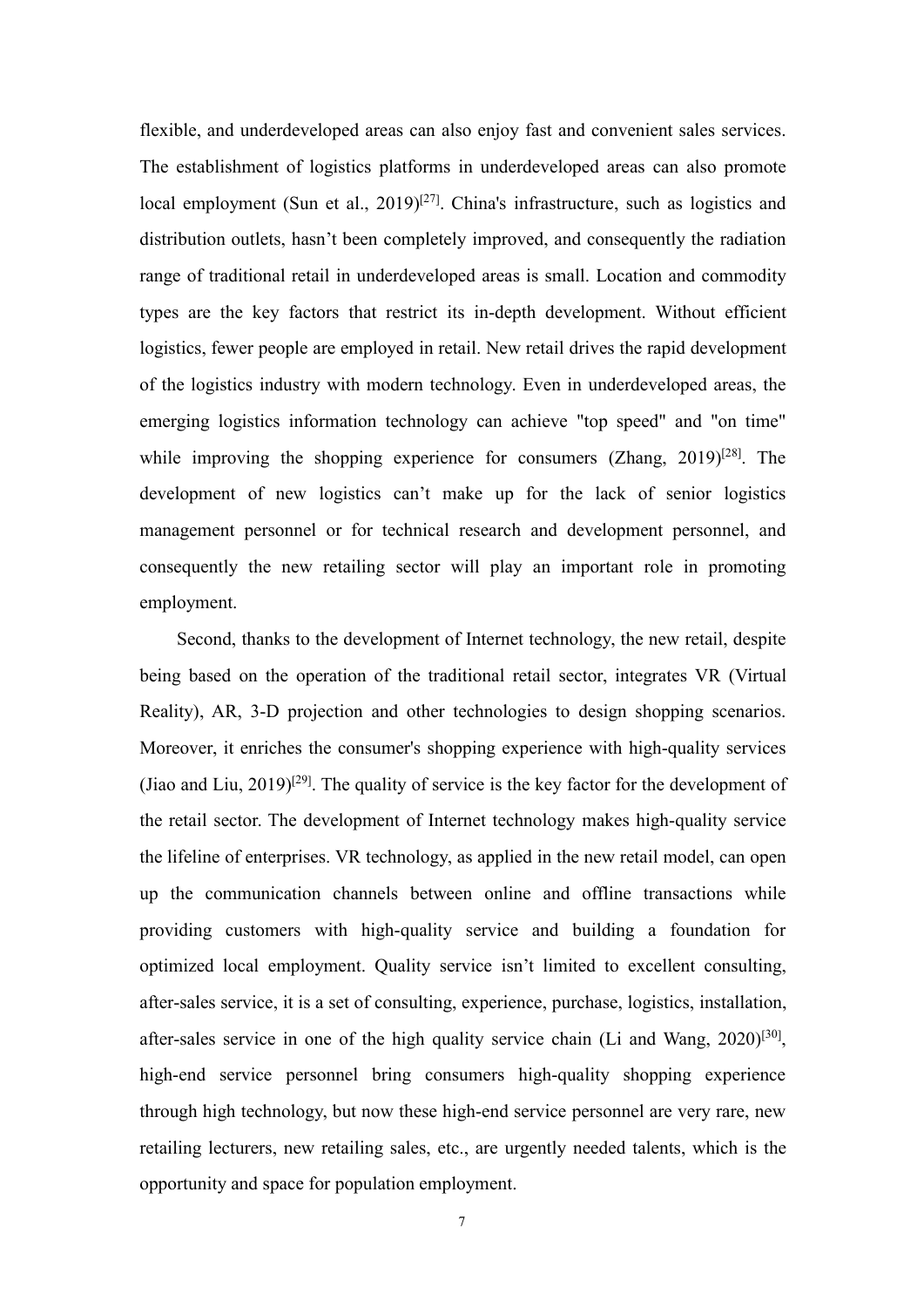Taking all these factors together, the growth of new retailing in China, especially the logistics and service development process it drives, could have a significant impact on employment in China. This promotion is based on the operation of the traditional retail sector, with the initial goal of making up the disadvantages of the traditional retail sector, and the production, logistics and service aspects are reformed in order to increase the number of employed personnel and optimize the structure of employed personnel so as to promote employment.

#### <span id="page-10-0"></span>**3. Material & Methods**

#### <span id="page-10-1"></span>3.1 Data Specification

(1) Digital Retail Development Index Part Ⅰ data come from Guanghua School of Management's *New Retail Urban Innovation Index Report 2018*. Based on the development and characteristics of new retailing, considering availability and reliability of data, the research established the new retail urban innovation index system from five major efficiency dimensions of production, logistics, service, transaction and environment (see Table 1). The data represented in Part 2 comes from the relevant dimensional content of *Statistical Yearbook of National Bureau of Statistics* and *Report on the Development of China's Urban Digital Economy 2019-2020*.

The annual data presented in the Digital Retail Development Index increased from 62.78 in 2010 to 99.99 in 2020, thus indicating its rapid statistical development. To further determine which dimension of digital retailing can affect employment, the paper applies the five sub-indices of the Guanghua School of Management's New Retail Urban Innovation Index covering the production efficiency index, Logistics efficiency index, Service efficiency index, Transaction efficiency index and Environmental efficiency index, as the basis, and data gathered from the statistical yearbook and "Report on the Development of the Urban Digital Economy," doing so through AHP as the means to find the annual efficiency indexes covering production, logistics, service, transactions and environment. The production efficiency index, which is generally compiled on the basis of talent flow in the region, the number of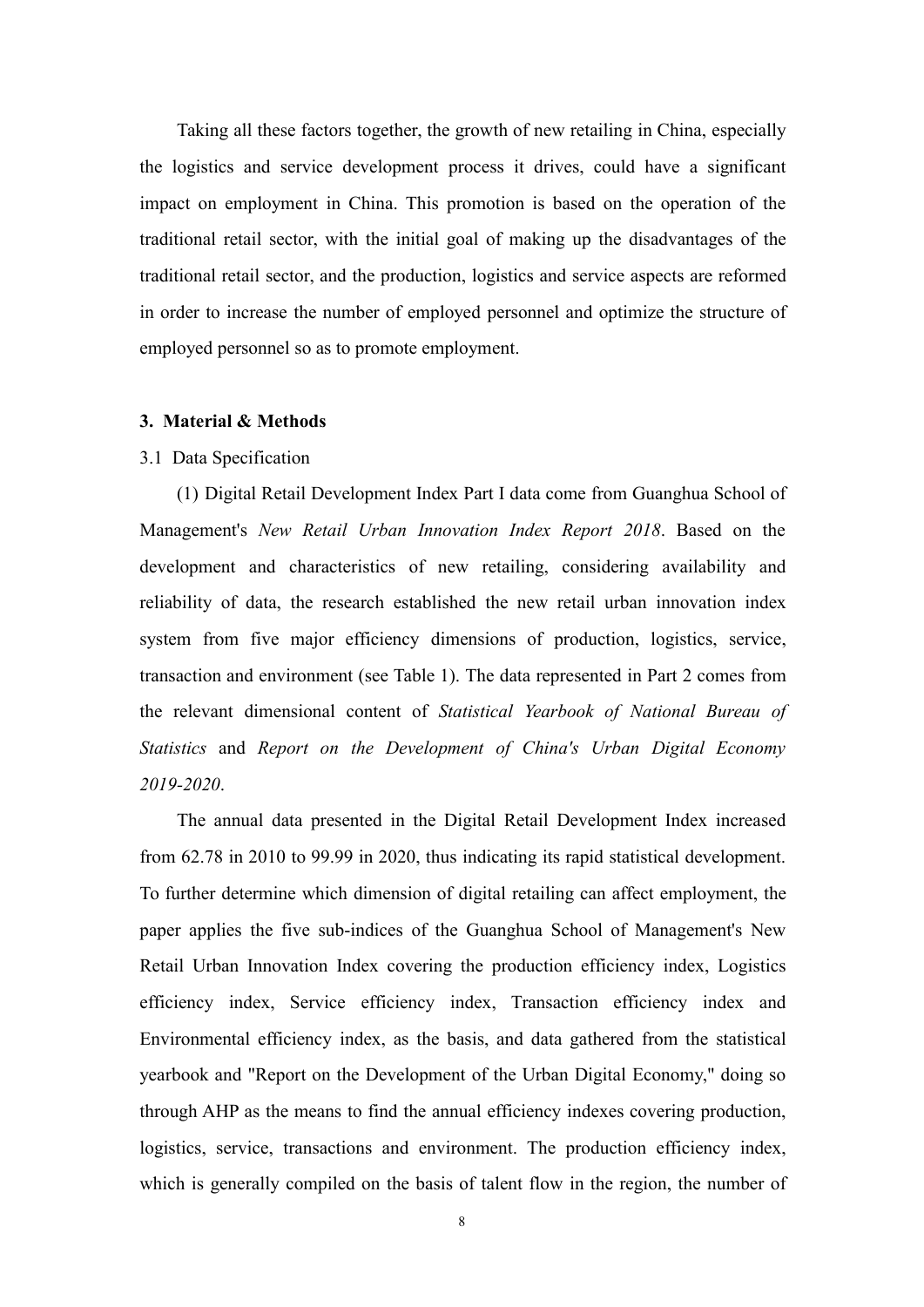cloud computing users and the volume of cloud computing services, is an evaluation index of the digital retail production level. The annual value of the production efficiency index in the sample increased from 62.72 in 2010 to 92.11 in 2019, showing there was significant progress in the productiveness of digital retailing. The Logistics Development Index is a way to measure the logistics speed, the number of logistics outlets and the number of express boxes per household. The provincial standard value of the Logistics Development Index increased from 85.49 in 2010 to 95.46 in 2019, showing there was also strong development in logistics with respect to digital retailing. The service efficiency index is a reflection of the degree of service, focusing on the number of new formats in the region, the number of takeaway stores and the number of smart-branded stores. The provincial standard value of the service efficiency index in the sample increased from 75.28 in 2010 to 98.31 in 2019, thus indicating the continued optimization of service of digital retailing throughout the country. The transaction efficiency index is derived from data on the proportion of online retail transactions, the penetration of e-commerce users, penetration of imported goods, e-commerce of time-honored brands and the proportion of offline mobile payments. The provincial standard value of the transaction efficiency index in the sample increased from 83.82 in 2010 to 99.16 in 2019, indicating a significant progress in the efficiency of digital retailing transactions nationwide. The environmental efficiency index generally examines data such as the attention of society to new retailing, the number of times "retail" and "consumption" were mentioned in the Government Work Report, along with the development of electronic government. The environmental efficiency index in the sample increased from 82.18 in 2010 to 99.97 in 2019, indicating improvement in the national digital retailing environment.

Table 1. New Retailing Urban Innovation Index System of the Guanghua School of Management

| Level-1 Dimension                       | Level-2 Dimension     | Specific Indicators              |
|-----------------------------------------|-----------------------|----------------------------------|
| New Retailing Urban<br>Innovation Index | Production efficiency | Talent inflow                    |
|                                         | index                 | Scale of cloud computing users   |
|                                         |                       | Scale of cloud computing service |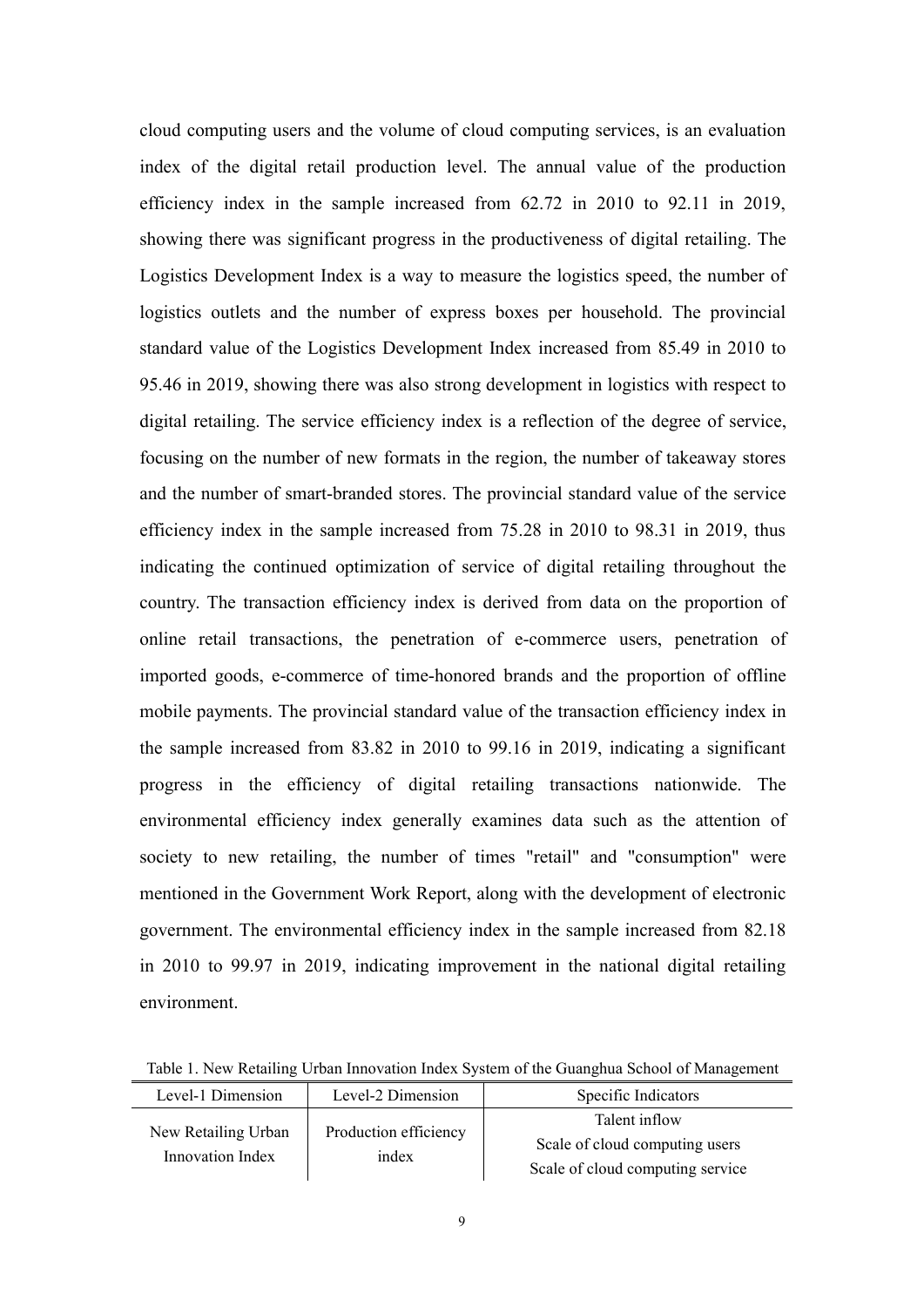| Logistics efficiency<br>index<br>Transaction efficiency<br>index<br>Service efficiency index | Logistics speed<br>Number of logistics outlets<br>Number of express boxes per household<br>Number of new formats<br>Number of takeaway stores<br>Number of smart brand stores<br>Proportion of online retail transactions<br>E-commerce user penetration<br>Import goods penetration |
|----------------------------------------------------------------------------------------------|--------------------------------------------------------------------------------------------------------------------------------------------------------------------------------------------------------------------------------------------------------------------------------------|
| Environmental                                                                                | E-commerce of time-honored brands<br>Proportion of offline mobile payments<br>Social attention to new retailing<br>Number of times gov't. work report                                                                                                                                |
|                                                                                              |                                                                                                                                                                                                                                                                                      |
| efficiency index                                                                             | mentions "retail sales" and "consumption"<br>Development of e-government                                                                                                                                                                                                             |

(2) Changes in the Number of Employed Population

Data from the National Bureau of Statistics shows the information of the change of the employed population from 2010 to 2019. Therefore, this paper involves two aspects: the change in the figures for the employed population and the change rate of the employed population. Moreover, it incorporates a total of 240 valid observations.[\[31\]](#page-32-7)



Figure 1. Changes in China's employed population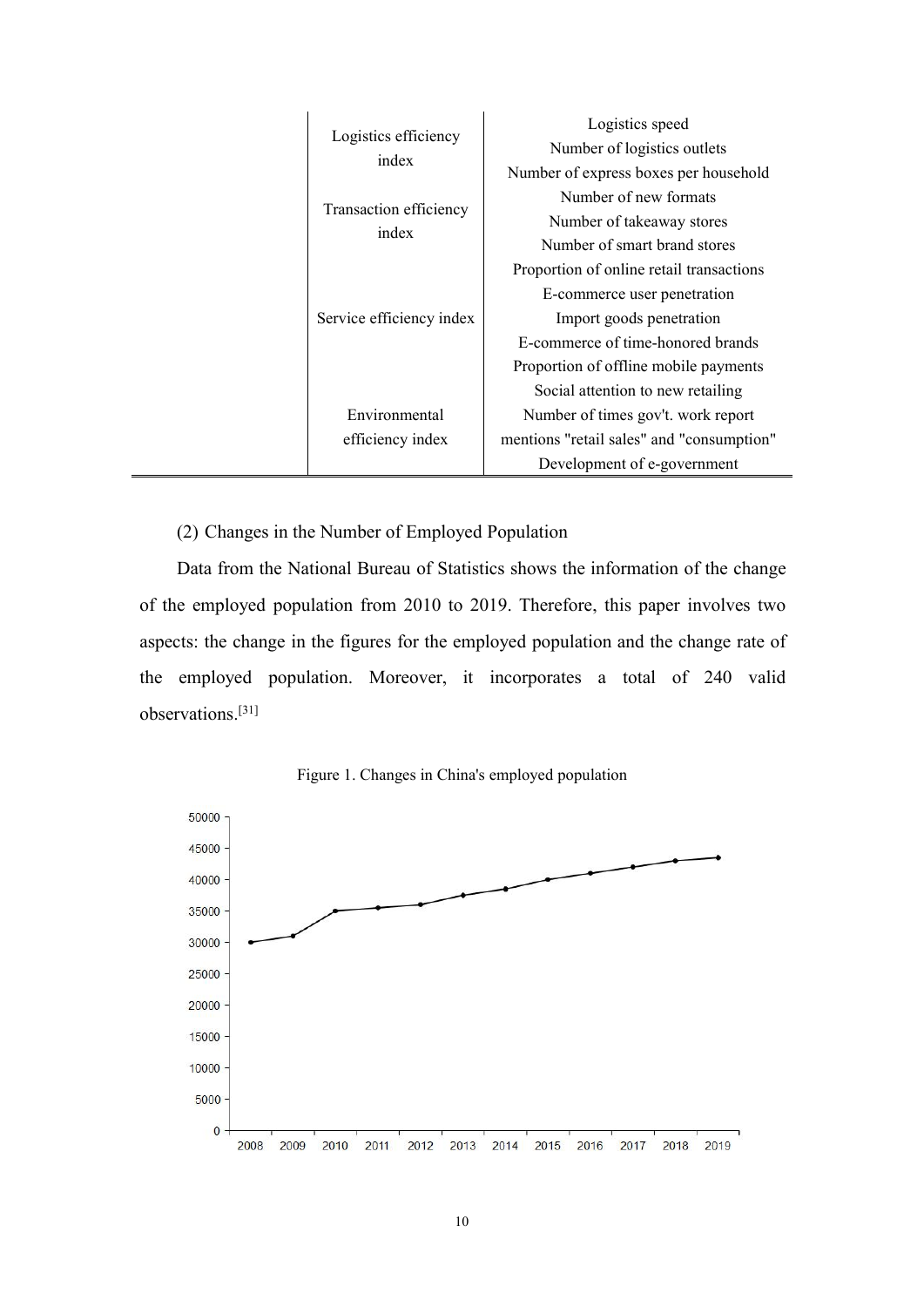#### (3) Internet Penetration

*Statistical report on Internet development in China* from China Internet Network Information Center(CNNIC) shows that the Internet penetration degree reflected by the scale of Internet use from 2010 to 2020, covering all provinces (cities/autonomous regions) of the People's Republic of China (excluding Hong Kong, Macao and Taiwan). The national Internet penetration rate in 2019 is 61.2%, almost 1% relative to the figure of 60.35% for 2018 and 1.96 times the figure of 31.20% for 2010.

#### (4) Other variables

Other employment-related variables include real GDP per capita, digital retail sector standard wage, transaction scale of digital retailing, and the number of times the Government Work Report covered employment. The sources are statistics from the National Bureau of Statistics of China and the Government Work Report. The above variables will be used to describe the relationship between information related to digital retail development and some macro information and employment.[[32,](#page-32-8)[33](#page-32-9)]

#### <span id="page-13-0"></span>3.2 Method & Variable Selection

First, the paper analyzes the influence of the development of digital retail on the number of new jobs. In this paper, the logarithm of new employment and the rate of change of employment are selected as explained variables, and the regression model is shown as follows:

## $+ \beta_3 \ln EMP \quad GWR_i + \beta_4 \ln RGC_i + \beta_5 \ln VDR_i$  $\ln NEMP_i = \varepsilon_i + \alpha_i + \beta_0 + \beta_1 index_i + \beta_2 \ln AVGI_i$

lnNEMP is the logarithm of the change in the number of people in employment, while  $\alpha$  describes some unobservable factors that don't change over time. INDEX represents the new retailing urban efficiency index. lnRGC is the logarithm of real GDP/population, which controls the factors of local economic development. LNAVGI is the standard wage logarithm of digital retail sector. LNVDR represents the logarithm of transaction size in the digital retail environment. EMP\_GWR is the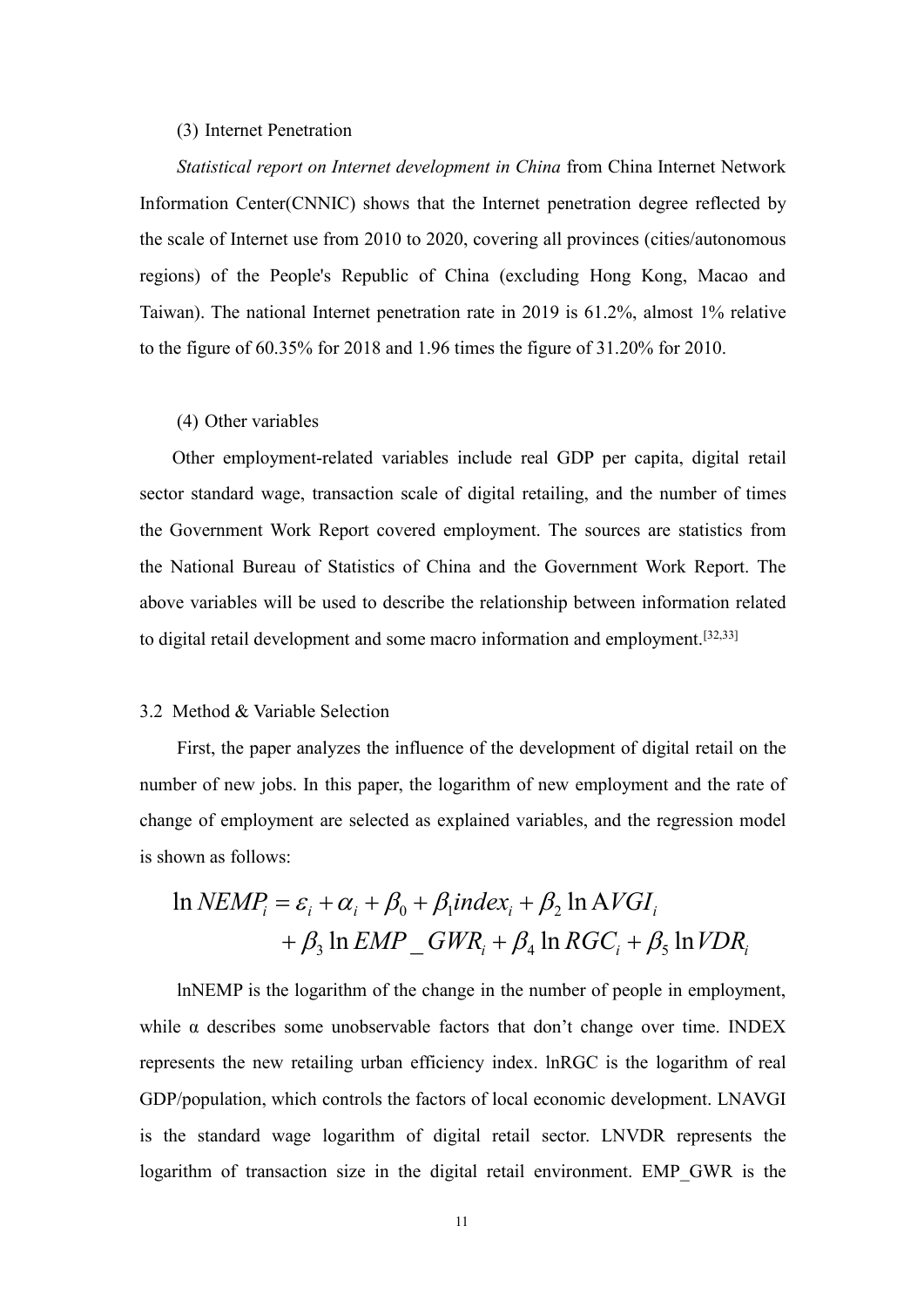number of times the keyword "employment" is used in the Government Work Report.

The purpose of this paper is to examine whether the development of digital retail will boost employment. Specifically, this paper uses the National Digital Retail Development Index to measure the development of digital retail, and evaluates whether there is a statistically significant correlation between the index and the number of employed people. To identify the impact of digital retail on employment, two issues must be addressed: First is the problem of reverse causality, whereby changes in the employment picture may promote the development of digital retail in the local area instead of digital retail serving to promote employment. Second, even with control over the level of local economic development, the post-employment wage level and the relevant market size, there will be other factors that cause the employment trend to change. However, such a change may have nothing to do with the development of digital retail.

With respect to reverse causality, this paper uses the instrumental variable strategy, and uses the Internet popularity as the instrumental variable of the new retail city efficiency index. First of all, the Internet is the basic guarantee of digital retail, and the development and change of digital consumption closely related. Second, as part of the retail development process, digital retail will be continuously optimized along with the progress made in the corresponding science and technology. However, after controlling for factors such as economic conditions there is no direct relationship between Internet penetration and the extent of change in employment, which makes Internet penetration may be a good instrumental variable. First, this paper makes a one-stage regression of digital retail efficiency index to Internet popularity and other variables to test whether instrumental variables are good or not.

For other factors that may also affect employment, the paper deals with them as follows: First, the paper uses the fixed-effect model for the empirical analysis of the correlation between the development of digital retail and employment, in order to control the culture, public opinion, international situation and other factors that may simultaneously affect the development of digital retail and employment but don't change significantly in the short term. Second, the industry standard wage, per capita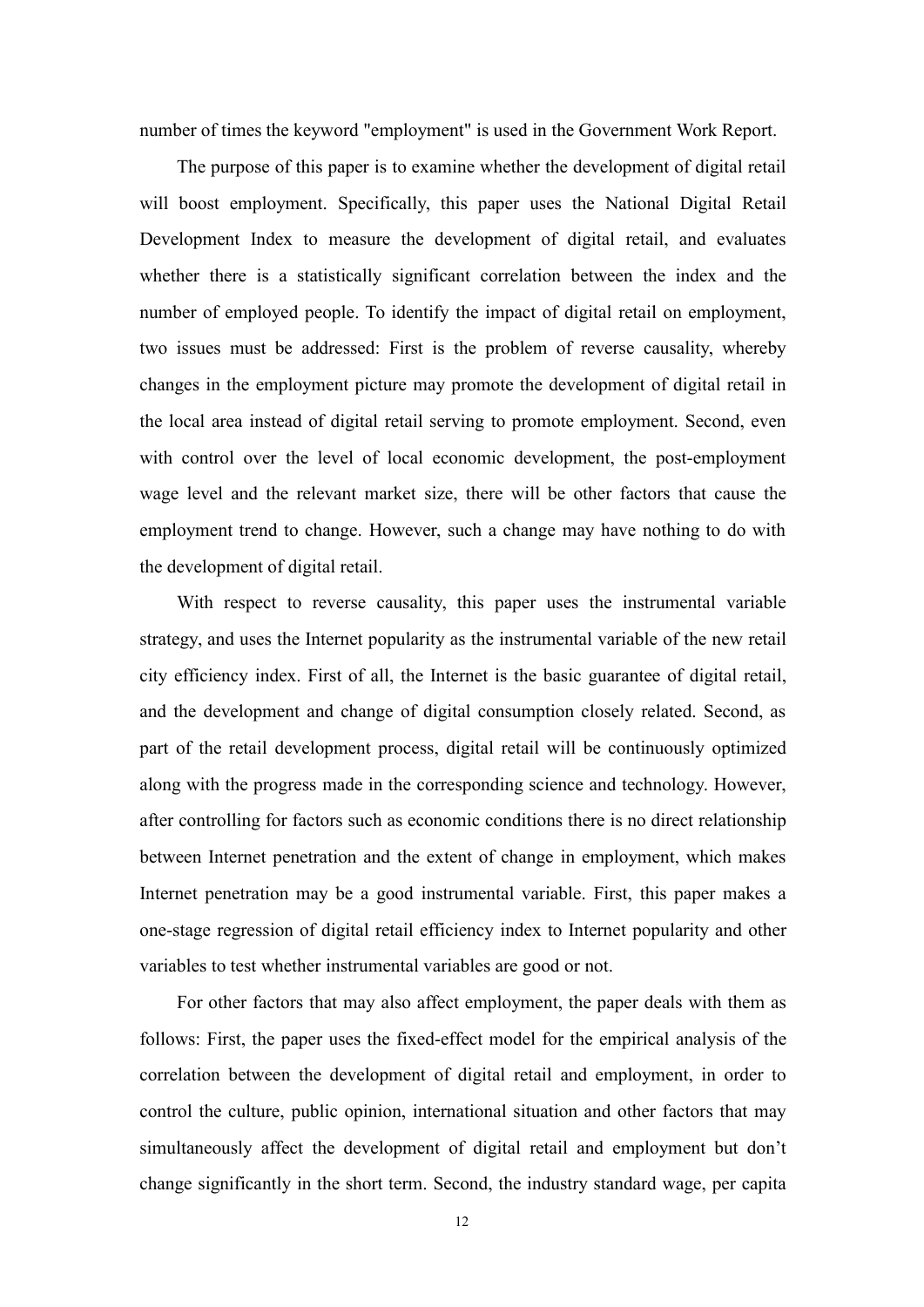real GDP and digital retail transaction scale used in this paper are all logarithmic so as to avoid the poor estimation effect caused by multicollinearity. Table 2 shows the descriptive statistics of the variables used in the paper. As can be seen from Table 2, the development degree and employment situation of digital retail in different periods are significantly different.

| Variable             | Obs | Mean     | $\epsilon$ blanded for $\epsilon$ or $\epsilon$ variables<br>Std. Dev. | Min      | Max      |
|----------------------|-----|----------|------------------------------------------------------------------------|----------|----------|
| Digital              |     |          |                                                                        |          |          |
| Retailing            |     |          |                                                                        |          |          |
| Development          | 120 | 81.56967 | 9.604794                                                               | 62.77773 | 99.9954  |
| Index                |     |          |                                                                        |          |          |
| Production           |     |          |                                                                        |          |          |
| Development          | 120 | 79.17587 | 7.790374                                                               | 62.72236 | 92.11051 |
| Index                |     |          |                                                                        |          |          |
| Logistics            |     |          |                                                                        |          |          |
| Development          | 120 | 91.60025 | 2.526592                                                               | 85.48983 | 95.45503 |
| Index                |     |          |                                                                        |          |          |
| Service              |     |          |                                                                        |          |          |
| Development          | 120 | 88.0059  | 6.09085                                                                | 75.27833 | 98.31061 |
| Index                |     |          |                                                                        |          |          |
| Trade                |     |          |                                                                        |          |          |
| Development          | 120 | 92.42945 | 4.186783                                                               | 83.8205  | 99.16245 |
| Index                |     |          |                                                                        |          |          |
| Environmental        |     |          |                                                                        |          |          |
| Development          | 120 | 92.82515 | 4.742864                                                               | 82.17572 | 99.97278 |
| Index                |     |          |                                                                        |          |          |
| Logarithm of         |     |          |                                                                        |          |          |
| the Change in        |     |          |                                                                        |          |          |
| the Number of        | 120 | 4.644183 | 0.2009818                                                              | 4.094    | 5.049    |
| Employed             |     |          |                                                                        |          |          |
| Population           |     |          |                                                                        |          |          |
| Digital Retail       |     |          |                                                                        |          |          |
| Industry             | 120 | 7751.299 | 2199.666                                                               | 3618.87  | 12225.05 |
| <b>Standard Wage</b> |     |          |                                                                        |          |          |
| Number of            |     |          |                                                                        |          |          |
| Times the            |     |          |                                                                        |          |          |
| Government           |     |          |                                                                        |          |          |
| Work Report          | 120 | 4145.017 | 1103.548                                                               | 2180.388 | 6630.366 |
| Covered              |     |          |                                                                        |          |          |
| Employment           |     |          |                                                                        |          |          |

Table 2. Descriptive Statistics for Core Variables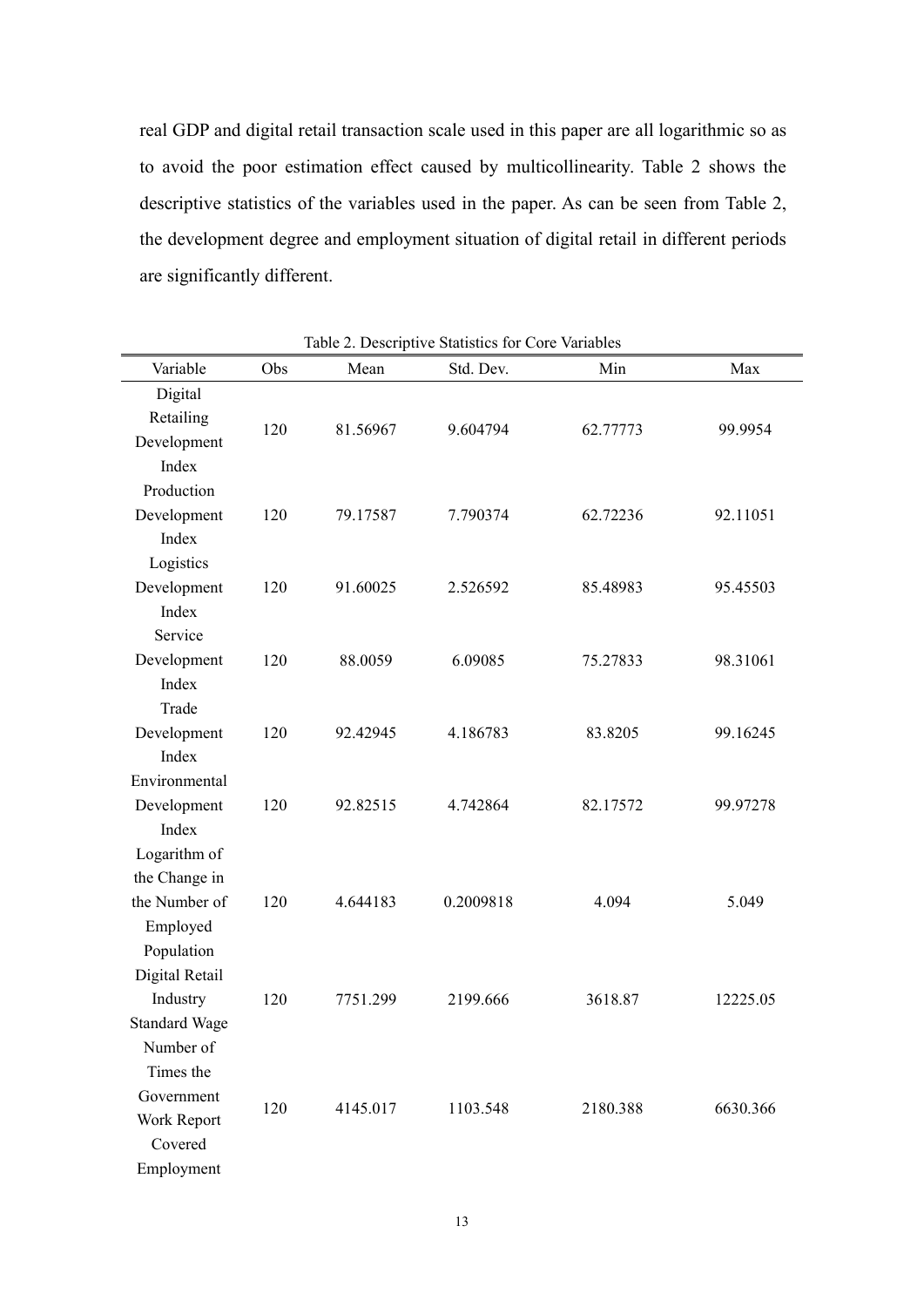| Real GDP/   | 120 | 3598.65 | 2997.49  | 252      | 12651 |  |
|-------------|-----|---------|----------|----------|-------|--|
| Population  |     |         |          |          |       |  |
| Transaction |     |         |          |          |       |  |
| Scale of    |     |         |          |          |       |  |
| Digital     | 120 | 2.15    | 7.409567 | $\theta$ | 36    |  |
| Retailing   |     |         |          |          |       |  |

## <span id="page-16-0"></span>**4. Results**

- <span id="page-16-1"></span>4.1 Analysis of Promotion
- 4.1.1 Overall Impact of Digital Retailing on Employment

In this paper, the fixed-effect model is used as the benchmark model. Due to the inverse causality, "Sometimes the development of digital retail is high when the employment proportion among people is high and the employment situation is good," which may lead to the problem of endogeneity. This paper uses the Internet penetration as the Instrumental Variable (IV). Table 3 shows the first-stage regression results of the instrumental variable (Internet Penetration) on the digital retail efficiency index. F-test shows that the regression results are significant at a level of 0.001.

| $\frac{1}{2}$                                                    |                                     |  |  |  |  |  |  |
|------------------------------------------------------------------|-------------------------------------|--|--|--|--|--|--|
|                                                                  | Digital Retailing Development Index |  |  |  |  |  |  |
| $-727.8359***$<br>Internet Penetration                           |                                     |  |  |  |  |  |  |
|                                                                  | (169.7652)                          |  |  |  |  |  |  |
| Digital Retailing Industry Standard Wage                         | $0.005881***$                       |  |  |  |  |  |  |
|                                                                  | (0.000493)                          |  |  |  |  |  |  |
| Transaction Size of Digital Retailing                            | $-0.0001265$                        |  |  |  |  |  |  |
|                                                                  | (0.0004107)                         |  |  |  |  |  |  |
| Real GDP per capita                                              | $0.00892***$                        |  |  |  |  |  |  |
|                                                                  | (0.001563)                          |  |  |  |  |  |  |
| Number of Times the Government Work Report<br>Covered Employment | 0.292096***                         |  |  |  |  |  |  |
| (0.0400788)                                                      |                                     |  |  |  |  |  |  |
| Time Control                                                     | YES                                 |  |  |  |  |  |  |
| Sample Size                                                      | 120                                 |  |  |  |  |  |  |

Table 3. Result of the 1st Stage IV Regression

Note: \*\*\* P<0.01; \*\* P<0.05; \* P<0.1.

According to Table 4, the dependent variable of the report is the fixed-effect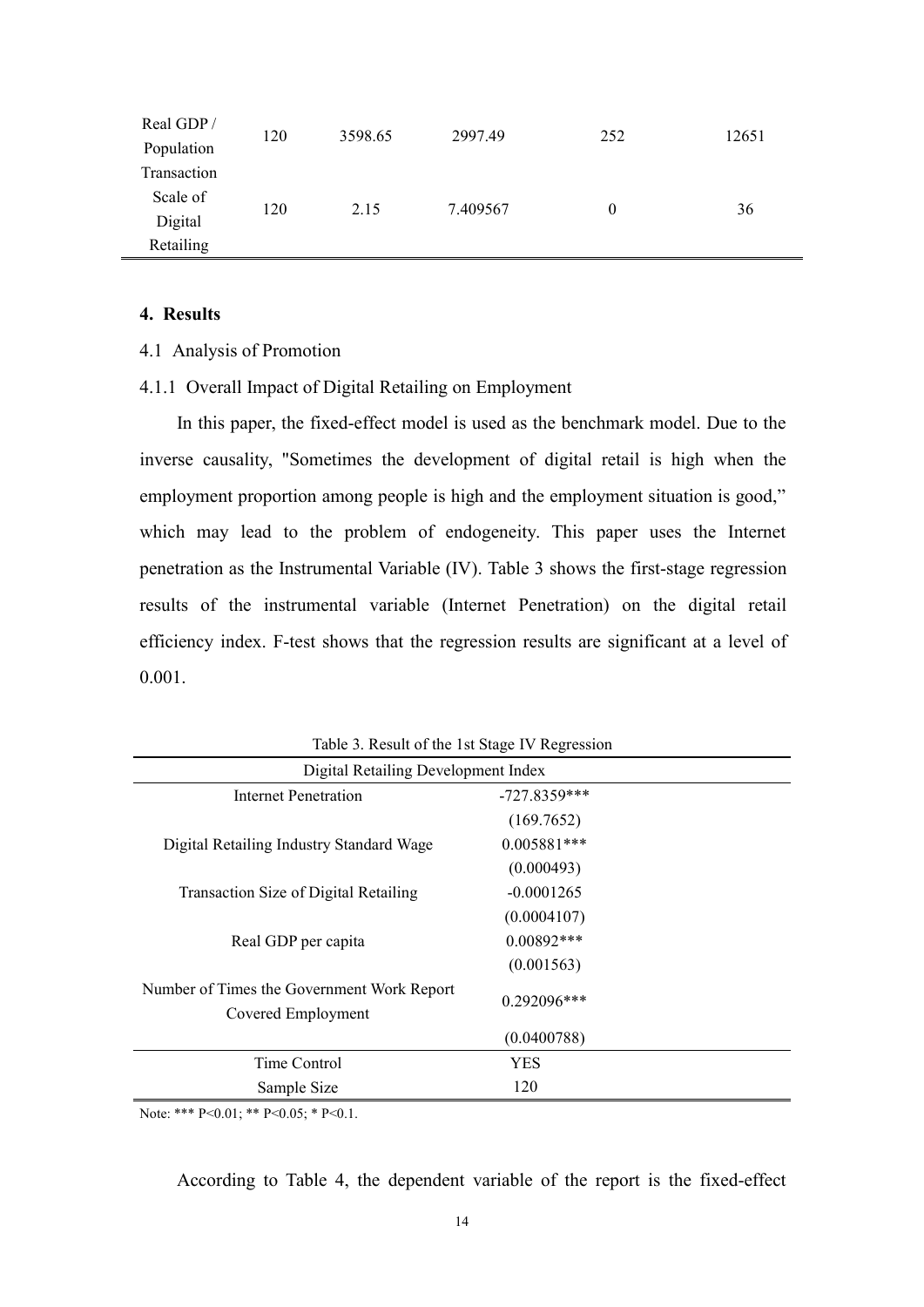regression data and instrumental variable regression data of the logarithm of newly employed citizens (LnNEMP) and the growth rate of the newly employed population (EGR), from which the p-value test results are obtained. Among them, columns 1 and 2 are the fixed-effect reference model, and columns 3 and 4 represent the model that applies FE&IV. The results showed that the dependent variable was the IV regression of LnNEMP, and the F test was 0.0052. The dependent variable is the IV regression of EGR, and we see that the test result of the F-P value is relatively poor.

Table 4 shows that no matter using the FE benchmark model or the FE&IV model, the regression results show that the higher the degree of digital retail development, the more the number of employed population. Moreover, the table shows that popular employment propensity is sensitive to industry standard wages. High wages will increase employment intention, but it will also slow down employment growth to a certain extent. Moreover, the data prove a relatively poor correlation between the size of digital retail transactions and employment.

As for the economic significance of the above model, as shown in Table 4 (Fixed effect), the index increases by 1 unit, and the newly employed population increases by 0.20%. (Fixed effect  $\&$  IV): the index increases by 1 unit, the newly created employment population increases by 0.18%, while the New Retail Urban Development Index rises from 62.78 in 2010 to 99.99 in 2020. Thus, there is a positive correlation.

|              | <b>FE</b>        |              | FE&IV           |              |
|--------------|------------------|--------------|-----------------|--------------|
| Variable     | <b>lnNEMP</b>    | EGR          | <b>lnNEMP</b>   | <b>EGR</b>   |
|              | (1)              | (2)          | (3)             | (4)          |
| <b>INDEX</b> | $0.0204855***$   | 0.0709364    | $0.0180047***$  | 0.1193471    |
|              | (0.003964)       | (0.0553187)  | (0.0048948)     | (0.0706394)  |
| lnAVGI       | $0.8578865**$    | $-2.807237$  | $0.9867345**$   | $-5.321654$  |
|              | (0.2144949)      | (2.993339)   | (0.2617957)     | (3.778088)   |
| EMP GWR      | $0.0039599**$    | 0.0264804    | $0.0045949**$   | 0.0140889    |
|              | (0.0012935)      | (0.0180505)  | (0.0015046)     | (0.0217129)  |
| lnRGC        | $-0.6654169$ *** | $-1.615172$  | $-0.6401341***$ | $-2.108555$  |
|              | (0.114511)       | (1.598035)   | (0.1219367)     | (1.759722)   |
| ln VDR       | $-0.1108237*$    | $-0.3994244$ | $-0.1156576$    | $-0.3050931$ |

Table 4. The Relationship between the New Employment and the 1st Dimension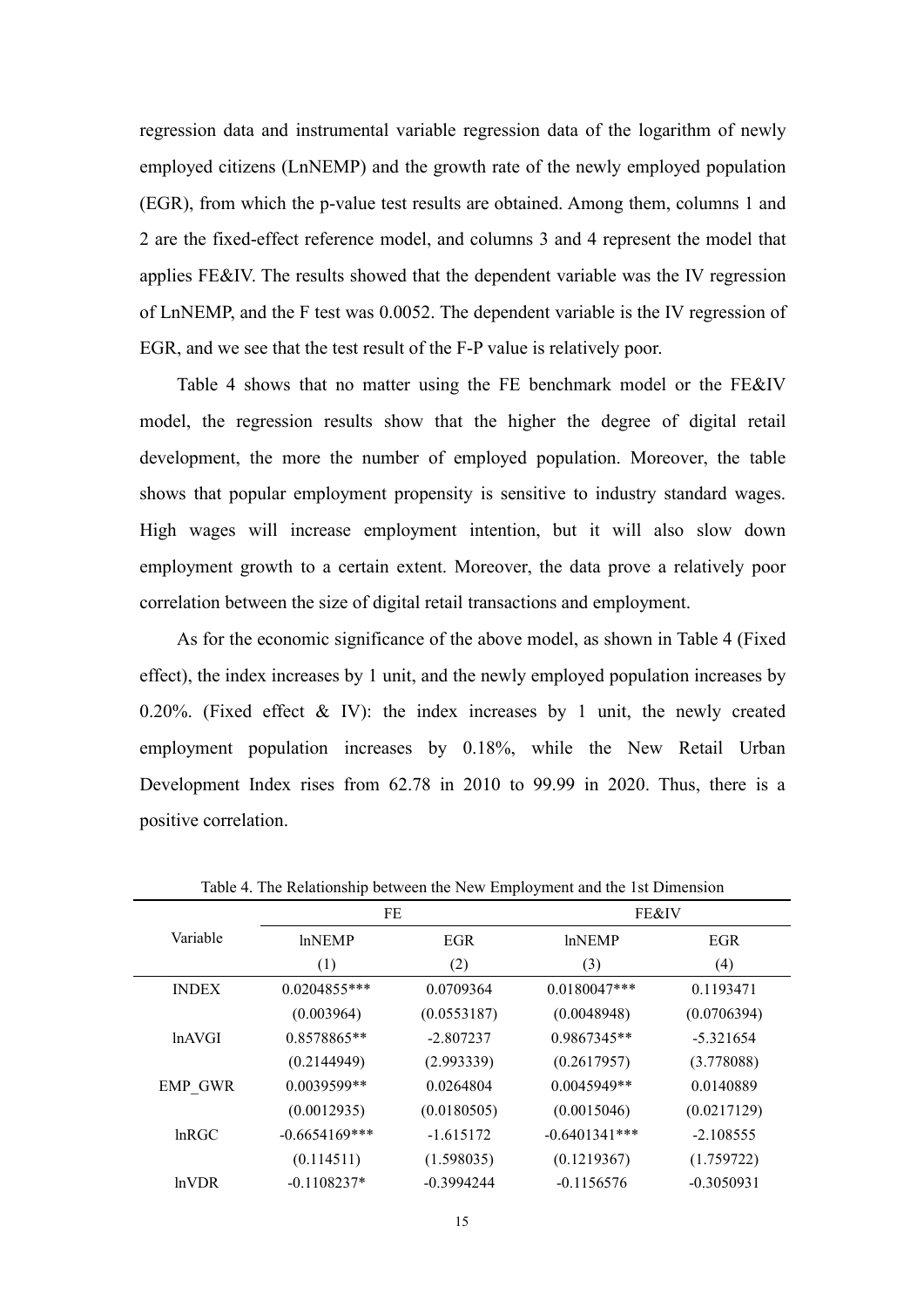|                 | (0.0557674) | (0.7782499) | (0.0581398) | (0.8390413) |
|-----------------|-------------|-------------|-------------|-------------|
| Time Control    | YES         | YES         | YES         | YES         |
| Sample Capacity | 120         | 120         | 120         | 120         |
| $R^{\wedge}2$   | 0.9968      | 0.8779      | 0.9965      | 0.8592      |
| $F-P$           |             |             | 0.0052      | 0.3427      |

Note: \*\*\* P<0.01; \*\* P<0.05; \* P<0.1.

## 4.1.2 Integral Impact of Digital Retailing on Employment

The New Retail Urban Development Index is composed of five sub-indexes including Production efficiency index, Logistics efficiency index, Service efficiency index, Transaction efficiency index and Environmental efficiency index. Accordingly, this paper employs analysis to determine which aspects in the development of digital retail can promote employment among the population. The promotion effect may be due to the increase of urban production capacity, improvement of the logistics level, optimization of service, enhancement of transaction convenience, improvement of the environment or even multiple factors concurrently. Table 5 shows the correlation between the development degree of the five dimensions and the change of the employed population. Among them, the fixed-effect model was applied in columns 1 to 5, and the IV fixed-effect model was applied in columns 6 to 10.

Table 5 shows that the development of digital retail production, logistics, services, transactions, and environmental dimensions is conducive to improving employment. Specifically, the optimization of production efficiency, the in-depth organization of talent teams, and the expansion of cloud computing users and service scale can directly improve the employment situation to some extent. The data on logistics development reflects the development experienced in the logistics industry with respect to timeliness, the numbers of outlets and numbers of express-delivery cabinets, which can provide jobs and generate a new employment structure. The service dimension, which represents the number of new formats and stores, reflects the creative ability of regional enterprises. The more businesses there are, the more jobs there will be. The enhancement of the transaction dimension indicates that payment is more efficient and transaction is more convenient, which can facilitate cost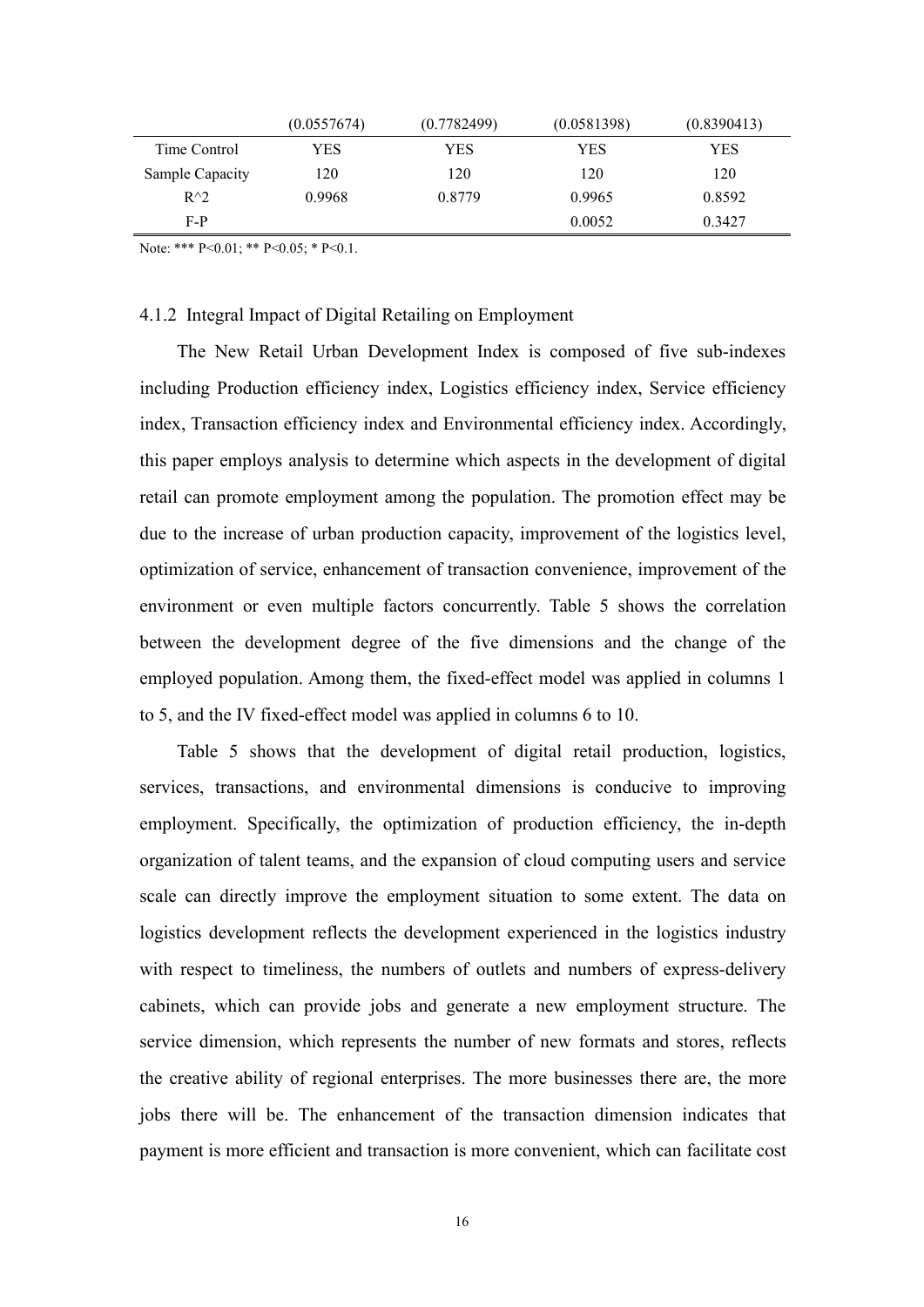reductions and promote model innovation. The environmental dimension reflects the high degree of social concern, and accordingly the relevant employment opportunities are explored.

| <b>lnNEM</b>         |           |           | FE        |           |           |           | racic 3. The relationship between the Funnoce of FOW Employment and the 2nd Dimension | FE&IV     |           |           |
|----------------------|-----------|-----------|-----------|-----------|-----------|-----------|---------------------------------------------------------------------------------------|-----------|-----------|-----------|
| ${\bf P}$            | (1)       | (2)       | (3)       | (4)       | (5)       | (6)       | (7)                                                                                   | (8)       | (9)       | (10)      |
| <b>INDEX</b>         | 0.0267    |           |           |           |           | 0.0343    |                                                                                       |           |           |           |
| ${\bf P}$            | 728**     |           |           |           |           | 083**     |                                                                                       |           |           |           |
|                      | (0.0097)  |           |           |           |           | (0.0121)  |                                                                                       |           |           |           |
|                      | 868)      |           |           |           |           | 857)      |                                                                                       |           |           |           |
| <b>INDEX</b>         |           | 0.1238    |           |           |           |           | 0.203196                                                                              |           |           |           |
| $\mathbf L$          |           | 823***    |           |           |           |           | $1**$                                                                                 |           |           |           |
|                      |           | (0.0267)  |           |           |           |           | (0.0778)                                                                              |           |           |           |
|                      |           | 275)      |           |           |           |           | 514)                                                                                  |           |           |           |
| <b>INDEX</b>         |           |           | 0.0379    |           |           |           |                                                                                       | 0.0449    |           |           |
| $\mathbf S$          |           |           | 95**      |           |           |           |                                                                                       | 992**     |           |           |
|                      |           |           | (0.010)   |           |           |           |                                                                                       | (0.0132)  |           |           |
|                      |           |           | 6395)     |           |           |           |                                                                                       | 101)      |           |           |
| <b>INDEX</b>         |           |           |           | 0.0809    |           |           |                                                                                       |           | 0.0881    |           |
| $\, {\bf B}$         |           |           |           | 443***    |           |           |                                                                                       |           | 411***    |           |
|                      |           |           |           | (0.0152)  |           |           |                                                                                       |           | (0.0185)  |           |
|                      |           |           |           | 761)      |           |           |                                                                                       |           | 838)      |           |
| <b>INDEX</b>         |           |           |           |           | 0.0720    |           |                                                                                       |           |           | 0.0829    |
| ${\bf E}$            |           |           |           |           | 625**     |           |                                                                                       |           |           | 43**      |
|                      |           |           |           |           | (0.0181)  |           |                                                                                       |           |           | (0.0223)  |
|                      |           |           |           |           | 867)      |           |                                                                                       |           |           | 919)      |
| lnAVGI               | 0.9836    | 1.7790    | 0.8991    | 0.9578    | 0.8869    | 0.7195    | 1.687584                                                                              | 0.7105    | 0.8721    | 0.7306    |
|                      | $107**$   | $4***$    | 256**     | 626***    | 265**     | 226       | ***                                                                                   | 844       | 515**     | 598*      |
|                      | (0.3561)  | (0.0726)  | (0.2974)  | (0.1912)  | (0.2716)  | (0.4389)  | (0.14149)                                                                             | (0.3653)  | (0.2293)  | (0.3306)  |
|                      | 358)      | 793)      | 672)      | 302       | 006)      | 307)      | 7)                                                                                    | 367)      | 668)      | 985)      |
| EMP                  | 0.0044    | 0.0037    | 0.0036    | 0.0031    | 0.0035    | 0.0030    | 0.000291                                                                              | 0.0026    | 0.0026    | 0.0027    |
| $\operatorname{GWR}$ | 087*      | 698**     | 95        | $704*$    | $772*$    | 592       |                                                                                       | 795       | $34*$     | 277       |
|                      | (0.0021)  | (0.0014)  | (0.0018)  | (0.001)   | (0.0017)  | (0.0025)  | (0.00371)                                                                             | (0.0022)  | (0.0016)  | (0.0020)  |
|                      | 695)      | 645)      | 785)      | 3832)     | 326)      | 673)      | 31)                                                                                   | 174)      | 009)      | 28)       |
| lnRGC                | $-06359$  | $-0.8952$ | $-0.6713$ | $-0.7399$ | $-0.6932$ | $-0.6864$ | $-1.17605$                                                                            | $-0.7109$ | $-0.7651$ | $-0.7290$ |
|                      | 677**     | 451***    | 632***    | 299***    | 988***    | 424**     | $8**$                                                                                 | 471***    | $174**$   | 32***     |
|                      | (0.1829)  | (0.1506)  | (0.1553)  | (0.1177)  | (0.1454)  | (0.1981)  | (0.33753)                                                                             | (0.1668)  | (0.1253)  | (0.1557)  |
|                      | 14)       | 649)      | 066)      | 442)      | 389)      | 915)      | 22)                                                                                   | 998)      | 957)      | 298)      |
| lnVDR                | $-0.0951$ | $-0.2437$ | $-0.1405$ | $-0.1531$ | $-0.1467$ | $-0.0795$ | $-0.30329$                                                                            | $-0.1387$ | $-0.1533$ | $-0.1461$ |
|                      | 771       | 499**     | 794       | 692**     | 399*      | 381       | $75***$                                                                               | 061       | $851**$   | $357*$    |
|                      | (0.0903)  | (0.0636)  | (0.073)   | (0.054)   | (0.068)   | (0.0964)  | (0.11619)                                                                             | (0.0770)  | (0.0552)  | (0.0707)  |

Table 5. The Relationship between the Number of New Employment and the 2nd Dimension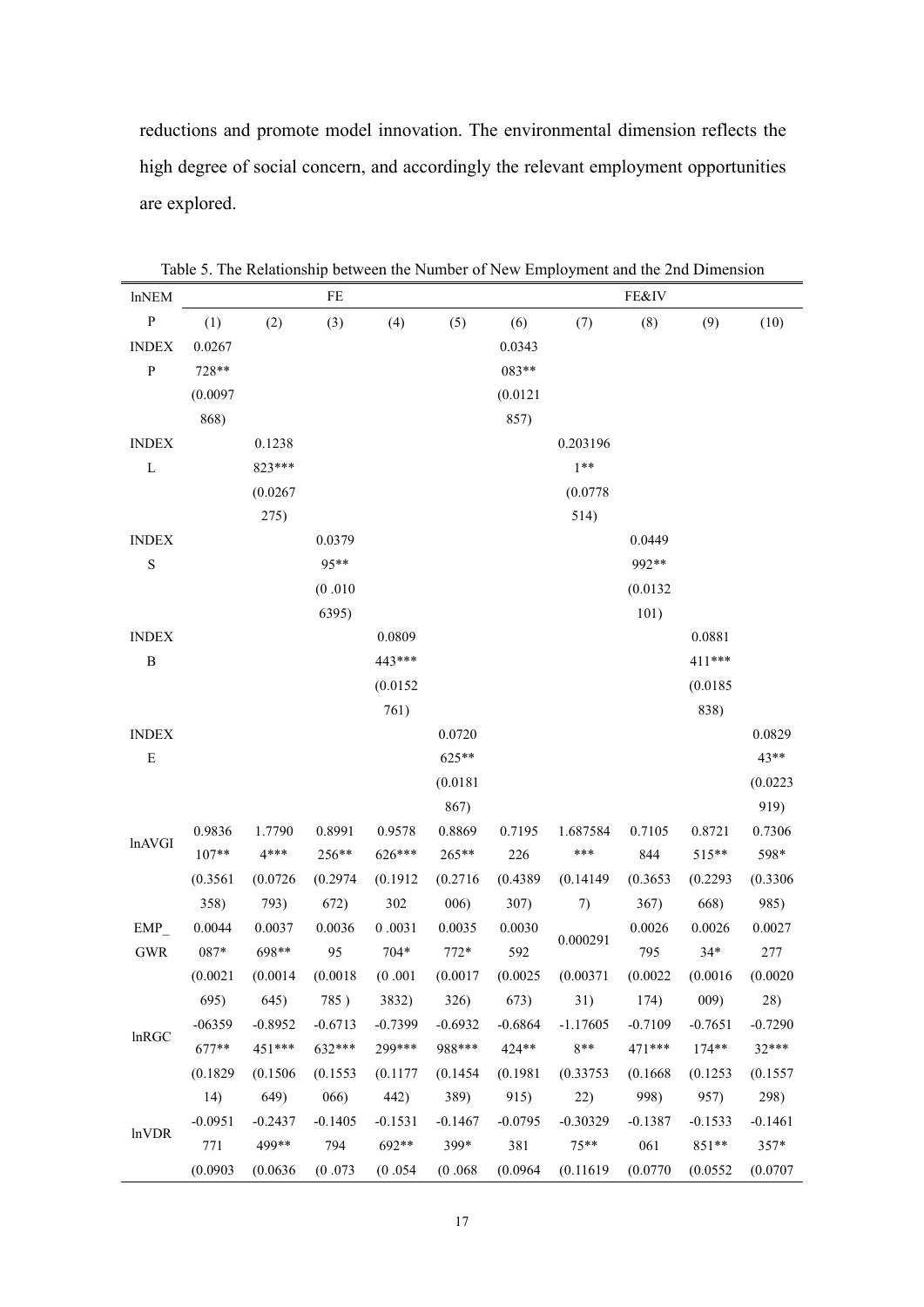|               | 339)   | 763)   | 8652)  | 0763)  | 3613)  | 669)   | 09)    | 238)       | 642)   | 691)       |
|---------------|--------|--------|--------|--------|--------|--------|--------|------------|--------|------------|
| Time          | YES    | YES    | YES    | YES    | YES    | YES    | YES    | <b>YES</b> | YES    | <b>YES</b> |
| Control       |        |        |        |        |        |        |        |            |        |            |
| Sample        | 120    | 120    | 120    | 120    | 120    | 120    | 120    | 120        | 120    | 120        |
| Size          |        |        |        |        |        |        |        |            |        |            |
| $R^{\wedge}2$ | 0.9919 | 0.9962 | 0.9943 | 0.9969 | 0.9951 | 0.9909 | 0.9894 | 0.9938     | 0.9968 | 0.9947     |
| $F-P$         |        |        |        |        |        | 0.0349 | 0.0043 | 0.0136     | 0.0007 | 0.0023     |

Note: \*\*\* P<0.01; \*\* P<0.05; \* P<0.1.

This paper, in addition to describing the effect of the development of digital retailing on the popular employment, also analyzes its effect on the growth rate of employment. Table 6 shows that the more efficient digital retailing is with respect to the five dimensions, the faster the growth in popular employment will be. However, this paper didn't obtain perfect statistical significance, which will require additional research.

|                               |           |           | $\rm FE$  |           |           |           |                | FE&IV     |           |           |
|-------------------------------|-----------|-----------|-----------|-----------|-----------|-----------|----------------|-----------|-----------|-----------|
| $_{\rm EGR}$                  | (1)       | (2)       | (3)       | (4)       | (5)       | (6)       | (7)            | (8)       | (9)       | (10)      |
| <b>INDEX</b>                  | 0.1236    |           |           |           |           | 0.1526    |                |           |           |           |
| ${\bf P}$                     | 783       |           |           |           |           | 358       |                |           |           |           |
|                               | (0.0818)  |           |           |           |           | (0.0975)  |                |           |           |           |
|                               | 544)      |           |           |           |           | 634)      |                |           |           |           |
| <b>INDEX</b>                  |           | $-0.0048$ |           |           |           |           | 0.904010       |           |           |           |
| L                             |           | 741       |           |           |           |           | $\overline{c}$ |           |           |           |
|                               |           | (0.3929)  |           |           |           |           | (0.99101)      |           |           |           |
|                               |           | 524)      |           |           |           |           | 22)            |           |           |           |
| <b>INDEX</b>                  |           |           | 0.1457    |           |           |           |                | 0.2001    |           |           |
| $\mathbf S$                   |           |           | 006       |           |           |           |                | 993       |           |           |
|                               |           |           | (0.1102)  |           |           |           |                | (0.1344)  |           |           |
|                               |           |           | 589)      |           |           |           |                | 957)      |           |           |
| $\ensuremath{\mathsf{INDEX}}$ |           |           |           | 0.2406    |           |           |                |           | 0.3921    |           |
| $\, {\bf B}$                  |           |           |           | 147       |           |           |                |           | 356       |           |
|                               |           |           |           | (0.2267)  |           |           |                |           | (0.2817)  |           |
|                               |           |           |           | 658)      |           |           |                |           | 353)      |           |
| <b>INDEX</b>                  |           |           |           |           | 0.2678    |           |                |           |           | 0.3690    |
| ${\bf E}$                     |           |           |           |           | 166       |           |                |           |           | 097       |
|                               |           |           |           |           | (0.2038)  |           |                |           |           | (0.2483)  |
|                               |           |           |           |           | 117)      |           |                |           |           | 154)      |
| lnAVGI                        | $-3.4572$ | 0.8827    | $-3.0448$ | $-1.9885$ | $-2.9692$ | $-4.4721$ | $-0.16525$     | $-4.5118$ | $-3.7930$ | $-4.4225$ |

Table 6. The Relationship between the Employment Growth Rate and the 2nd Dimension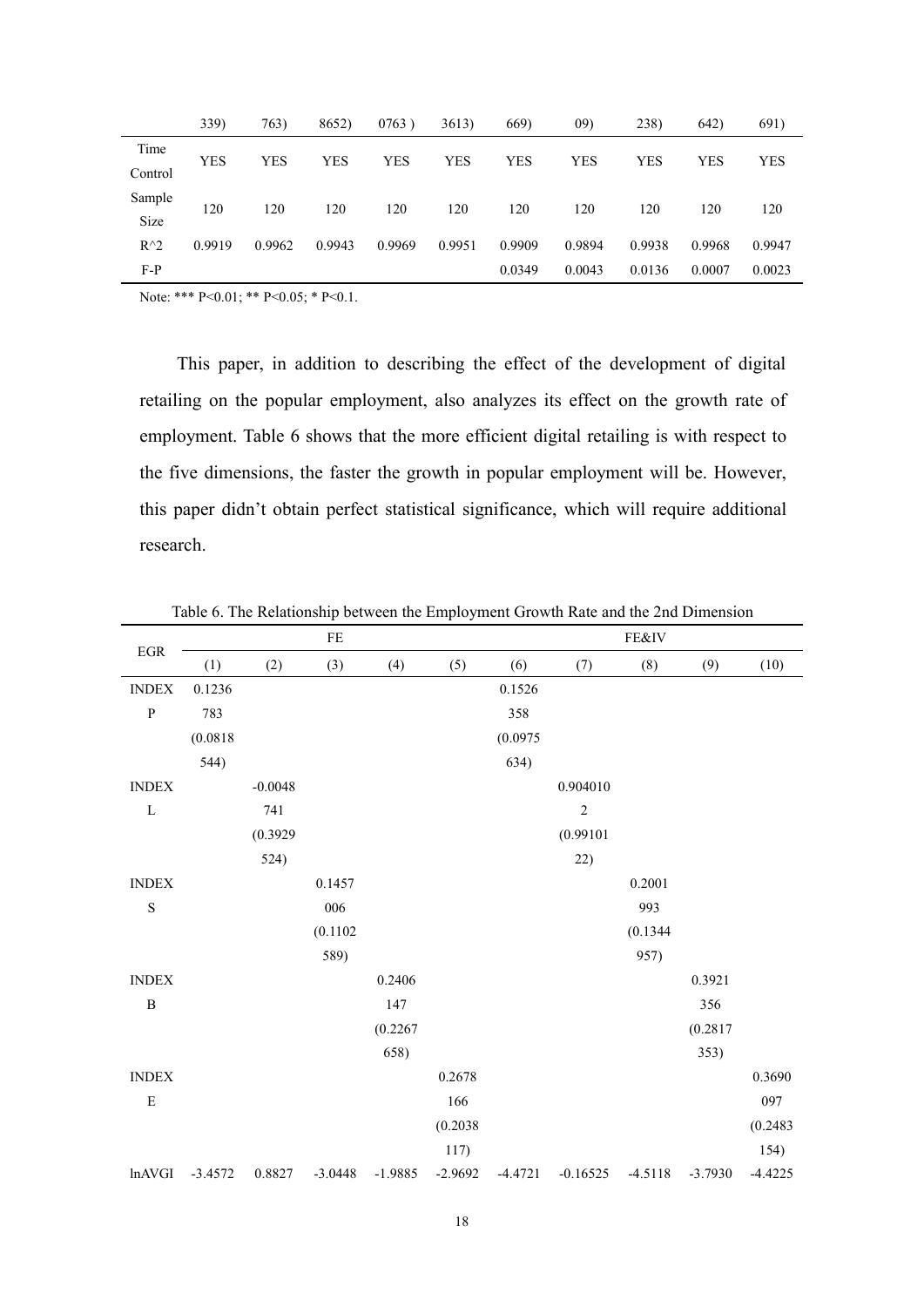|               | 71        | 711       | 67         | 05        | 32        | 15        | 46         | 81        | 77         | 67        |
|---------------|-----------|-----------|------------|-----------|-----------|-----------|------------|-----------|------------|-----------|
|               | (2.9786)  | (1.0685)  | (3.0827)   | (2.8387)  | (3.0437)  | (3.5142)  | (1.80119)  | (3.7195)  | (3.4772)   | (3.6672)  |
|               | 21)       | 44)       | 1)         | 09)       | 28)       | 51)       | 2)         | 86)       | 52)        | 84)       |
| EMP           | 0.0224    | 0.0448    | 0.0235     | 0.0267    | 0.0237    | 0.0173    | 0.004986   | 0.0156    | 0.0154     | 0.0158    |
| <b>GWR</b>    | 88        | 515       | 14         | 037       | 279       | 019       | 5          | 128       | 103        | 273       |
|               | (0.0181)  | (0.0215)  | (0.0194)   | (0.0205)  | (0.0194)  | (0.0205)  | (0.04726)  | (0.0225)  | (0.0242)   | (0.0224)  |
|               | 448)      | 313)      | 67)        | 329)      | 165)      | 547)      | 65)        | 761)      | 697)       | 89)       |
| lnRGC         | $-1.7206$ | $-0.8749$ | $-1.7156$  | $-1.7343$ | $-1.7717$ | $-1.9146$ | $-4.09288$ | $-2.0236$ | $-2.2646$  | $-2.1040$ |
|               | 44        | 57        | 33         | 3         | 58        | 1         | 7          | 3         | 31         | 89        |
|               | (1.5298)  | (2.2151)  | (1.6094)   | (1.7478)  | (1.6298)  | (1.5867)  | (4.29663)  | (1.6992)  | (1.901)    | (1.7269)  |
|               | 42)       | 03)       | 67)        | 49)       | 81)       | 99)       | 1)         | 5)        | 027)       | 67)       |
| <b>lnVDR</b>  | $-0.2809$ | $-0.5339$ | $-0.4986$  | $-0.5448$ | $-0.5227$ | $-0.2208$ | $-1.21636$ | $-0.4841$ | $-0.5494$  | $-0.5171$ |
|               | 682       | 891       | 816        | 666       | 786       | 701       | 6          | 062       | 12         | 602       |
|               | (0.7555)  | (0.9361)  | (0.7654)   | (0.8027)  | (0.7661)  | (0.7723)  | (1.47905   | (0.7841)  | (0.8378)   | (0.7847)  |
|               | 275)      | 811)      | 768)       | 327)      | 004)      | 517)      | 7)         | 988)      | 184)       | 942)      |
| Time          |           |           |            |           |           |           |            |           |            |           |
| Control       | YES       | YES       | <b>YES</b> | YES       | YES       | YES       | <b>YES</b> | YES       | <b>YES</b> | YES       |
| Sample        |           |           |            |           |           |           |            |           |            |           |
| Size          | 120       | 120       | 120        | 120       | 120       | 120       | 120        | 120       | 120        | 120       |
| $R^{\wedge}2$ | 0.8886    | 0.8377    | 0.8797     | 0.8676    | 0.8794    | 0.8858    | 0.6641     | 0.8739    | 0.8557     | 0.8734    |

### <span id="page-21-0"></span>4.2 Path Analysis

The data indicates that the higher the degree of digital retail development is, the more additional employees there will be and, consequently, the faster the employment rate will climb. In view of the above employment changes, digital retail production, logistics, service, transaction, environment and other links are effective ways to promote population employment. The relevant factors of production efficiency and environmental efficiency have been discussed and studied in the existing literature, and consequently this paper won't repeat them. The article is further prepared to explain the way that digital consumption will improve employment. As stated in the literature review, the correlation between digital retail and employment involves the following two paths: The first is logistics development, and the second involves the service-chain optimization of integrated services and transactions.<sup>[\[34](#page-32-10)]</sup>

#### 4.2.1 Development of Logistics

The logistics industry is a compound service industry, that is, connecting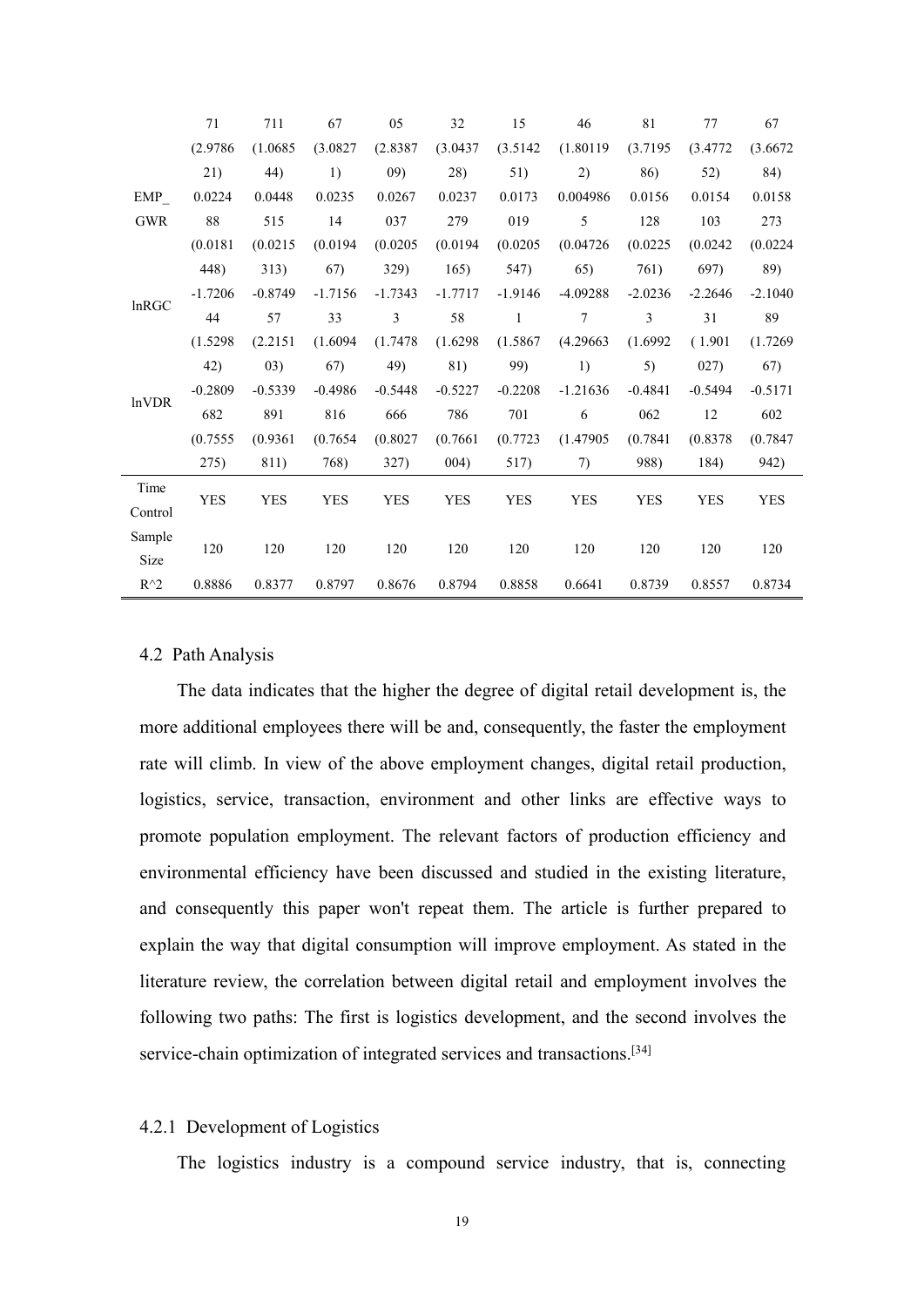transportation, warehousing and other industries, an important strategic industry to promote economic development. Logistics agglomeration development, through scale economy, density economy and so on to reduce costs, beneficial to the development of the industry. Importantly, logistics agglomeration also is able to improve employment.<sup>[[35](#page-32-11)[,36](#page-33-0)]</sup> In the process of industrial upgrading of the logistics industry, the improvement of its output level has a significant promotion effect on employment.[[37](#page-33-1)[,38](#page-33-2)]

Figure 2. China's logistics-industry climate index



LPI is a composite index weighted by five dimensions, including business volume, employees, inventory turnover time, new order volume and equipment utilization degree, which basically shows the operation of China's logistics industry.[[39\]](#page-33-3) Table 7 shows that the reported dependent variables are the fixed-effect regression data and instrumental variable regression data of LPI, and the P-value test results of the instrumental variable are obtained, wherein columns 1 and 2 are the fixed-effect baseline model, and columns 3 and 4 are the model for which IV is applied.

Table 7 shows that the mixed OLS benchmark model is applied so as to control LPI, Indexl and RGC for regression. The result shows that as the development degree of digital retail's logistical dimension rises, the more prosperous the logistics industry is. Due to its attributes, the logistics industry is a labor-intensive one that employs a large number of people. In the process of logistics development, it naturally has the ability to drive employment. Moreover, the digital retail efficiency index has a positive relationship to the coefficient of LPI. Accordingly, this article asserts that the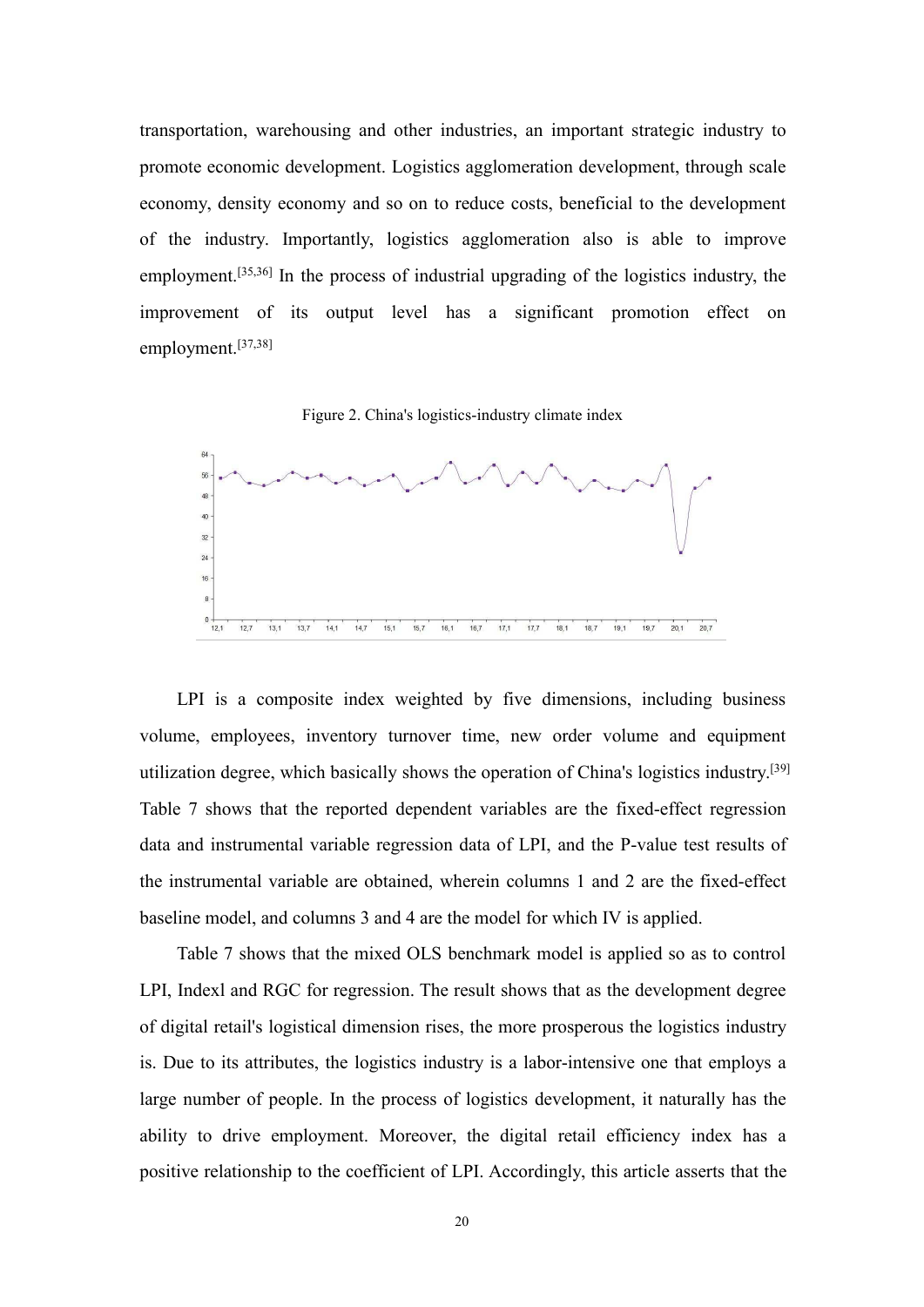digital retail compound optimization of the logistics industry with respect to the degree of structural optimization is high, but in direct relation to business data, such as the volume and number of staff persons, it may not be a positive correlation but is likely to be some sort of streamlined upgrade. This aspect of the research proved to be late.

| <b>LPI</b>     | Mixed OLS       |               |
|----------------|-----------------|---------------|
|                | (1)             | (2)           |
| <b>INDEX</b>   | $-0.0044114***$ |               |
|                | (0.0012744)     |               |
| <b>INDEXL</b>  |                 | $0.0059282**$ |
|                |                 | (0.0028947)   |
| lnAVGI         | 0.2405199***    |               |
|                | (0.0643662)     |               |
| <b>EMP GWR</b> | $-0.0003531$    |               |
|                | (0.0004899)     |               |
| <b>lnRGC</b>   | $-0.0501738$    | 0.1079535***  |
|                | (0.0490704)     | (0.0303368)   |
| lnVDR          | 0.0258372**     |               |
|                | (0.0145266)     |               |
| Time Control   | <b>YES</b>      | <b>YES</b>    |
| Sample Size    | 120             | 120           |
| $R^{\wedge}2$  | 0.5265          | 0.6419        |
| $F-P$          | 0.000           | 0.000         |

Table 7. The Relationship between LPI and Index and Indexl

Note: \*\*\* P<0.01; \*\* P<0.05; \* P<0.1.

#### 4.2.2 Optimization of the Service Chain

The new retail sector has developed dramatically in recent years, driven by upgraded consumption. New retail is a model that uses Internet big data and advanced technologies such as artificial intelligence to optimize the process of commodity production, circulation and sales, thereby reshaping the industry and integrating every link in the service chain.<sup>[\[40\]](#page-33-4)</sup>

Virtual reality technology brought by the development of science and technology enables new retail to open up communication channels, provide customers with quality services, and create conditions for employment optimization. The phrase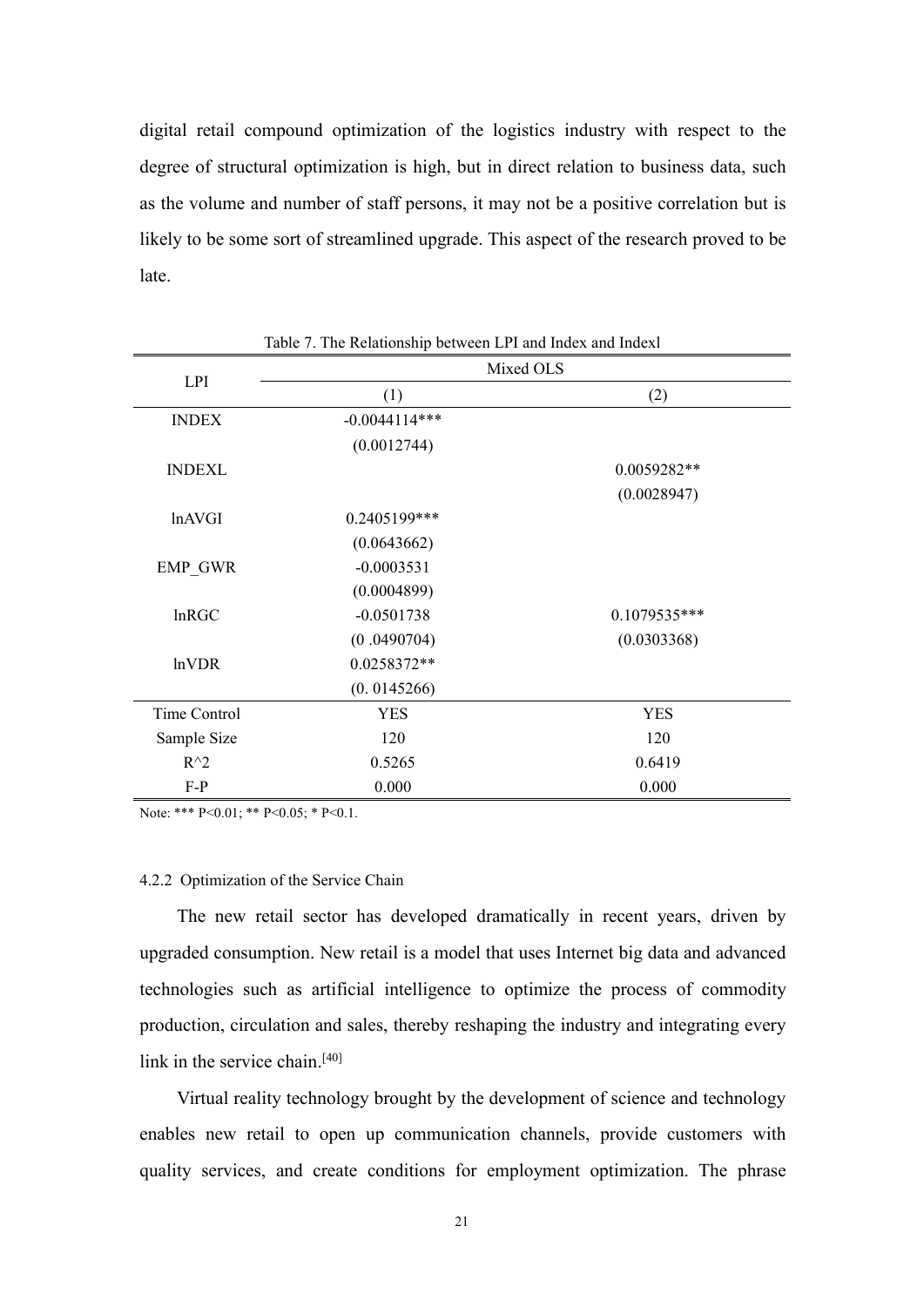"high-quality service" refers to a chain that integrates experience, logistics, installation, consultation and after-sales service. High-end employees are required in order to convey a high-quality shopping experience to consumers. However, there are few high-end employees in new retail, and new retail lecturers and new retail sales are in urgent need of talents, which reflects the promising prospects of relevant employment in China's retail sector.

Consulting service, as the first link in the service chain, has developed under the new retail model, which encompasses the aspects from offline consulting to store consulting and from online and offline simultaneously. In terms of the transaction of daily commodities, whereas customers previously had to go from store to store for consultation, selection and purchase of commodities, they can now conduct online consultation first through the online retail platform and then purchase offline at the store.

Online consulting has become a common occupation that encompasses customer service, consultation on products and services, etc. Amid the gradual improvement of regulations and policies, consumers can use online consultation to obtain better and better services. For example, people with professional skills that can be provided as consulting services to clients--such as those offered by doctors, lawyers, teachers and other professionals--are gradually becoming part of the consumer's life. Banking provides an example of scale. By 2018, the number of online consultants in the banking industry was 51,200. Thus, it can provide jobs for the unemployed and enable them to get second jobs or obtain jobs in a variety of ways. It facilitates the scientific allocation of social resources and is therefore conducive to social stability.

Given the vigorous development of e-commerce, the online-offline shopping model is increasingly popular. VR, AR technology for the retail sector to inject new blood. Retailers use virtual reality technology to allow customers to understand and even use goods in virtual environments without physical objects. High-tech products permeate the daily life of residents, and some new positions such as VR technology artists arise at the most fortuitous moment. VR technology alone is expected to create 135 million jobs in China by the end of 2020.[\[41\]](#page-33-5)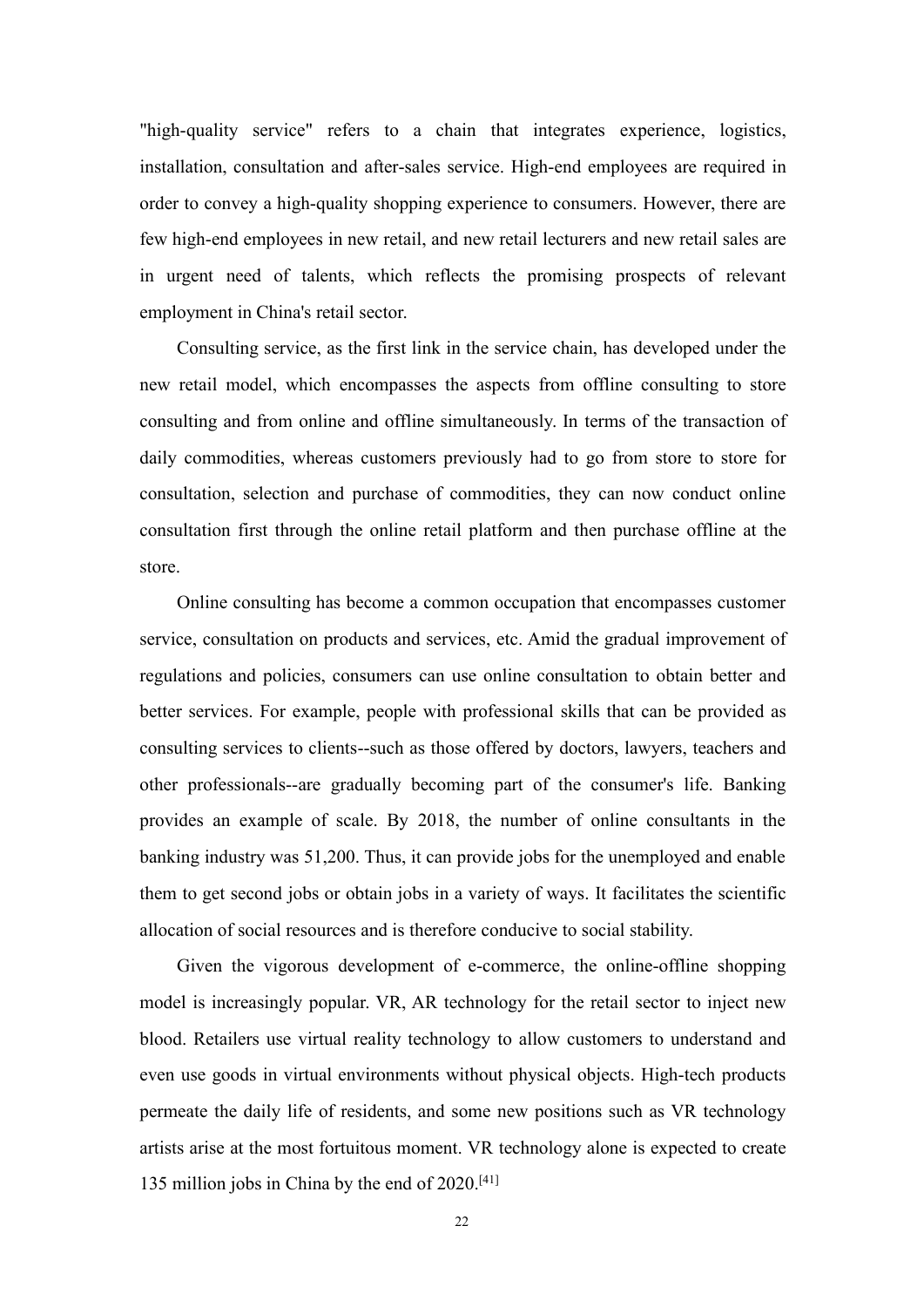Additionally, the optimization and development of logistics service is an effective way to improve employment in China, but service quality is the key factor. The logistics system consists of transportation, distribution, loading, unloading, handling, storage and storage, etc., but it isn't limited to transportation because the development potential of high-end support services is significant. Given the development experienced in the logistics industry, the supply of high-end employees will fall short of the demand. Overall, after the number of employees has reached 50.12 million, it still maintains an annual growth rate of 10% - 20%, but most of them are basic labor. In a good industry development prospects, there is still a gap in high-end talents.

As an emerging industry, the new retail sector can provide a large number of jobs for the society, and the optimization of logistics, service and transaction process is closely related to the improvement of employment. Given the development of technology, new retail and various technologies are deeply integrated, which obviously requires a large number of high-end technical and service practitioners. The upgrading of employment structure can also deliver a large number of new jobs, which reflects the ecological and experiential characteristics of digital retail.<sup>[\[42,](#page-33-6)[43](#page-33-7)]</sup>



Figure 3. Service-chain optimization for improved employment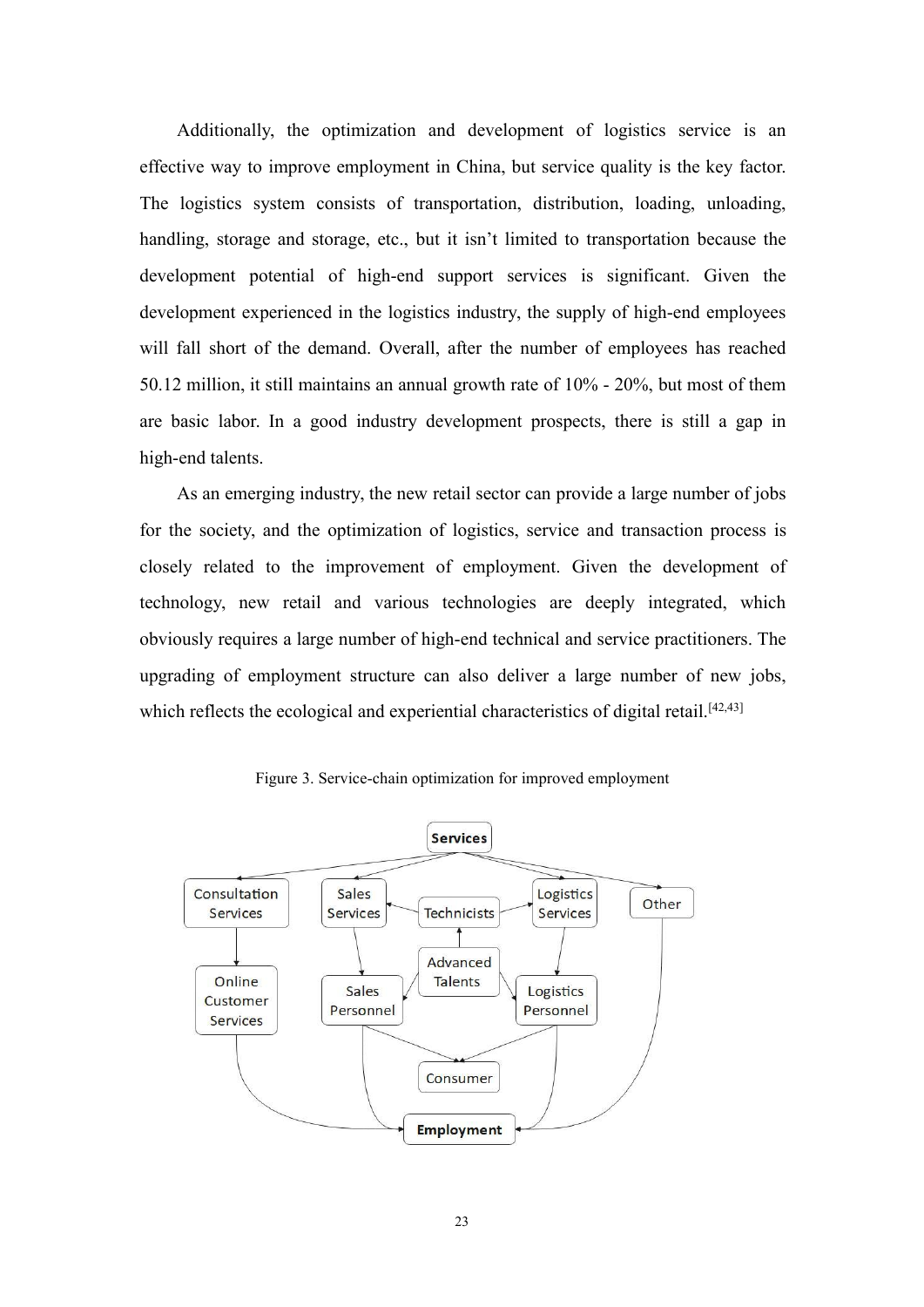#### <span id="page-26-0"></span>**5. Discussion and Conclusions**

China's economy is shifting from high-speed development to high-quality development. Against the background of easing social conflicts, the severe employment status remains a shackle for the country's development. In recent years, the Chinese government has been firm in the path of employment stability and strived to provide a suitable environment for employment. At the end of 2020, under the guidance of Xi's Thought on Socialism with Chinese Characteristics for a New Era, all regions and departments have achieved remarkable effectiveness of coordinating epidemic prevention and control, and economic and social development was revealed. For example, not only prices were generally stable but the market expectations were positive too. The national economy continued to operate in a stable recovery, and employment was improved to a modest degree. Employment is fundamental to livelihood. In the context of economic development and social progress, in the face of the complex employment situation, the Party Central Committee and the State Council attach great importance to the employment of citizens, and various departments focus on assisting provinces to promote special action for the tasks of "stabilizing employment" and "ensuring employment."

Given the integration of Internet capital and the development of information technology such as cloud computing, artificial intelligence (AI) and big data, the retail sector has been given new opportunities. Employment will be created in the process where enterprises are continuously upgrading the production, circulation and sales of commodities. The expansion of the scale of digital retailing will bring forth new occupations and positions. The comprehensive combination of online and offline will propose higher requirements for business managers and operators, and higher-level work will emerge. The emergence of digital retailing, with the vigorous growth of online and offline consumption, will release the potential of social consumption, and it thus drive the development of logistics, manufacturing, design, etc., driving employment, boosting domestic demand and promoting economic growth.

This paper discussed the relationship between digital retail development and employment by matching Digital Retail Development Index with citizen employment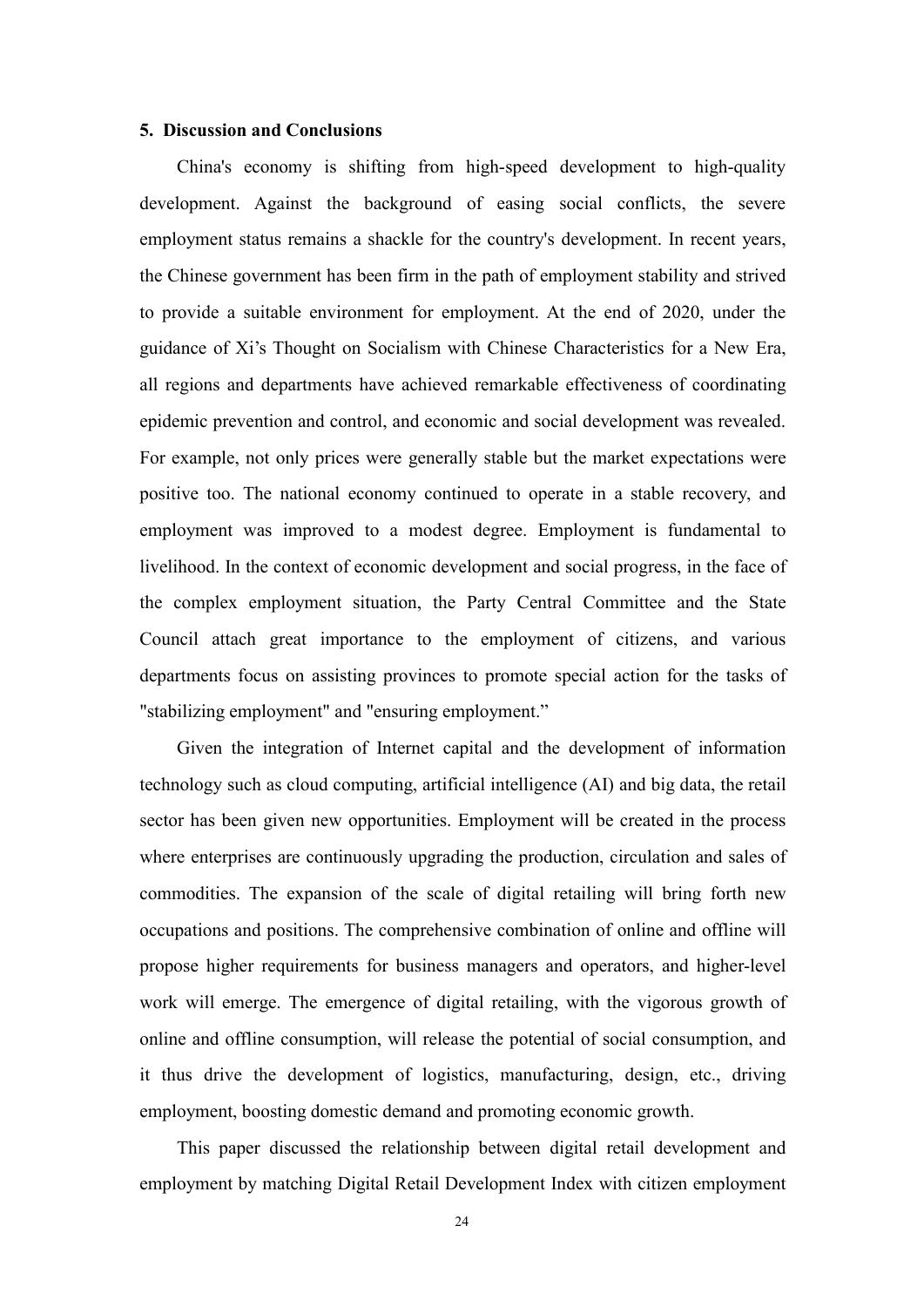data. Through empirical analysis, the paper draws a number of conclusions, which are outlined below:

First, starting from the change in the number of citizens employed, the paper finds that the development of digital retailing can significantly promote citizens' enthusiasm for employment. The greater the digital retail development is, the more additional employees there will be and the higher the employment growth rate will be. Digital retailing establishes a consumer-centered shopping model, which enables enterprises to communicate directly with consumers and grasp consumer demand in real time, thus improving the efficiency of services that retail enterprises and upstream suppliers will know about consumption trend through interaction of internal and external information so as to formulate production and purchasing plans. Through digital analysis, enterprises will adopt new supply-chain management models, adjust their organizational structures, upgrade their logistics and distribution models, and enhance the production, logistics, transactions and environment of digital retailing. Meanwhile, optimized production efficiency, increased talent introduction, expanded scale of service and the proliferation of business formats and stores can, to an extent, provide more positions and improve employment. The path is equally robust when discerned on the basis of instrumental variables, and this proved that digital retailing has a positive correlation with employment.

This paper, while exploring the mechanism behind the promotion of employment by digital retailing, also finds that the processes of logistics, service and transaction in digital retailing play a significant role in the promotion of employment. First, the logistics industry integrates multiple industries. The development of the logistics cluster reduces costs, and has an ability to improve employment. The optimization of logistics business orders, employees, inventory turnover, equipment utilization and other dimensions also serves to promote employment. Second, the service chain integrating consultation, experience, purchase, logistics, installation and after-sales has a great demand for high-end employees. Therefore, the digital retail sector can optimize the employment structure and provide jobs for society. The optimization of logistics, service and transaction processes is closely related to the improvement of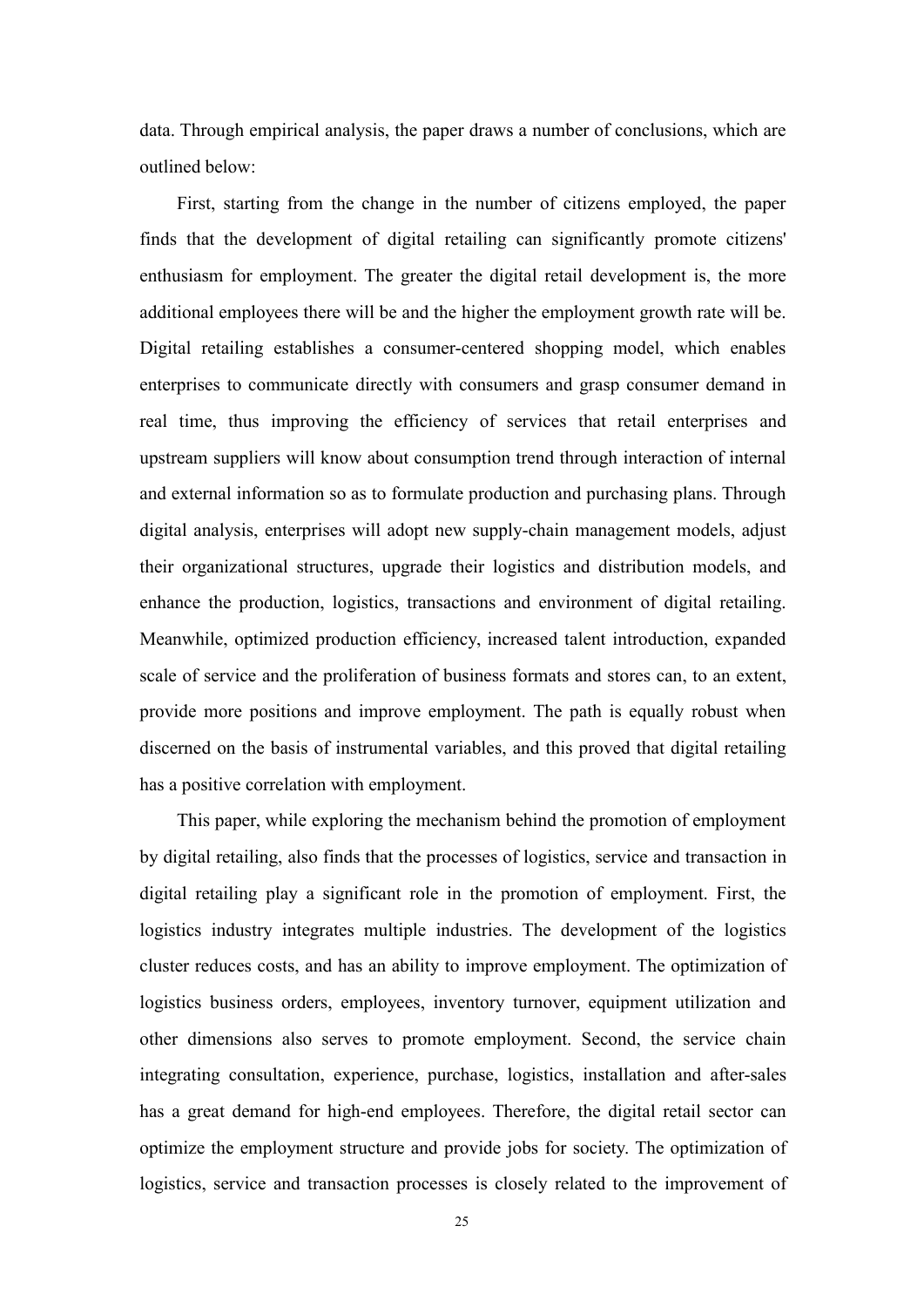employment, which also reflects the ecological and experiential characteristics of digital retail.

It is important to study the impact of digital retail development on employment, both in terms of academic value and policy recommendations. The paper concluded that the digital transformation (digitalization) is a major trend in the development of the retail sector, and that the application of new digital technologies as the means to create new business models will provide more employment for society. It is important to continuously promote the development of digital retailing and improve all aspects of digital retailing. For example, we must enhance production efficiency, optimize logistics, enrich service connotations and improve transaction standards. With a better environment, more functions of digital retailing will be mined in order to make up for various problems such as the low level of integration and capability of traditional retail, service aspects that should be improved and the low level of personalized development. Then it can fulfill its role in promoting employment and improving the economy so as to enhance the consumer experience through the integration of online and offline transaction processes.

Limitations are inevitable, however. In the context of this paper, the dependent variable is the change in the number of employed persons rather than the realization of stable, sustained long-term employment for all or most citizens. The positive impact of digital retailing on employment can be interpreted as the creation of positions by companies through digital transformation. For example, the deployment of cloud technology and cloud services has enhanced the user experience and optimized the aspect of store layout, particularly with the new types of positions that are intelligent, specialized and cross-sectoral. As a result, the upgraded quality of consumption has been strongly influenced by digital transformation. However, it isn't yet possible to ascertain whether all these new types can be matched and whether they can contribute to economic development. Because many SMEs in the retail sector have chosen digital transformation, it isn't known whether their performance will improve after the transformation. It is difficult to predict whether they will grow and drive employment in the long run or face elimination and unemployment. There are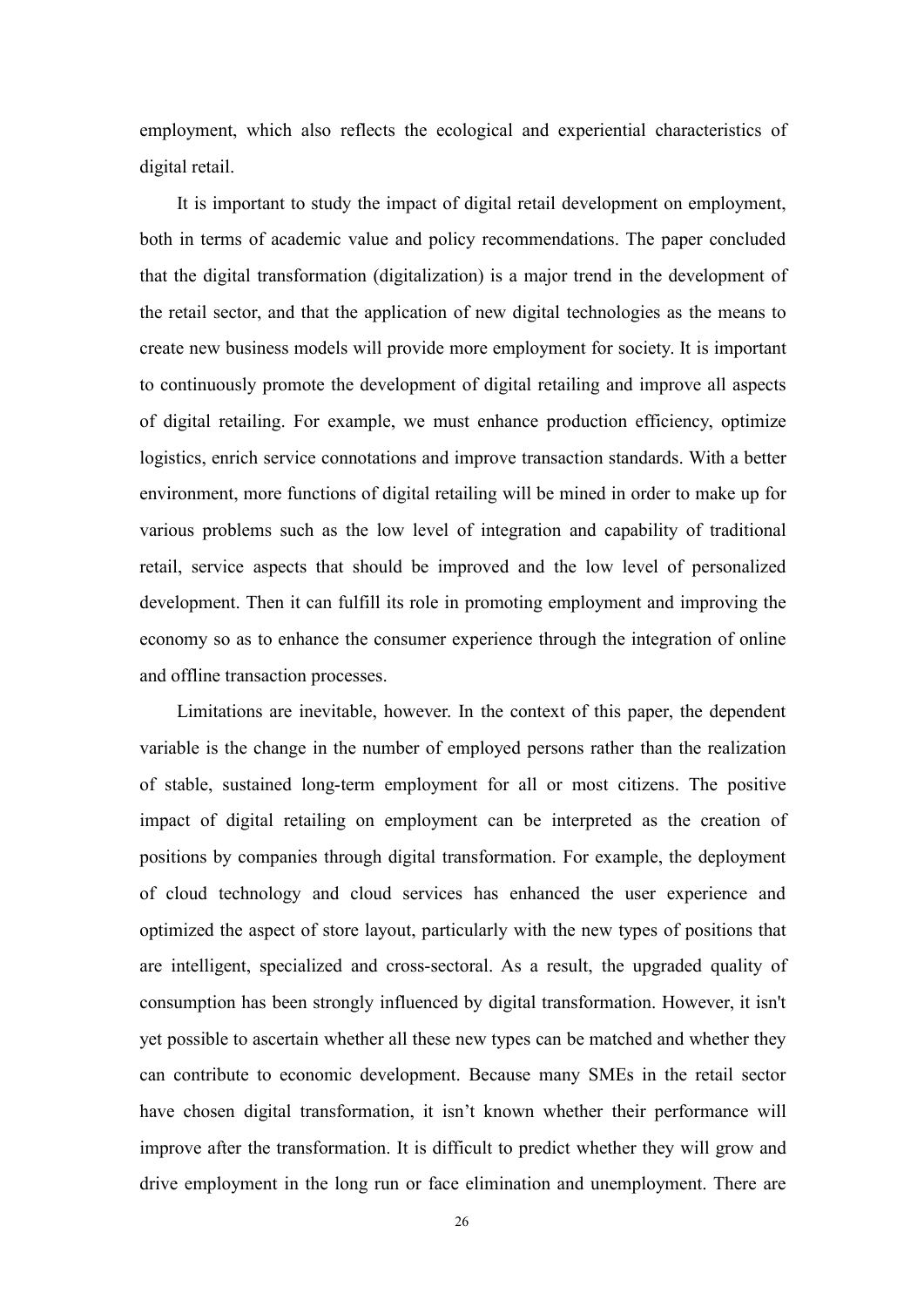risks to the development of digital retail transformation, and these risks require further examination. Future research could further explore the specific outcomes of digital retailing support for employment to fully demonstrate its role.

### **Disclosure Statement and Copyright Note**

The author/researcher declares that there is no conflict of interest, and certifies that he have the right to deposit the contribution with MPRA.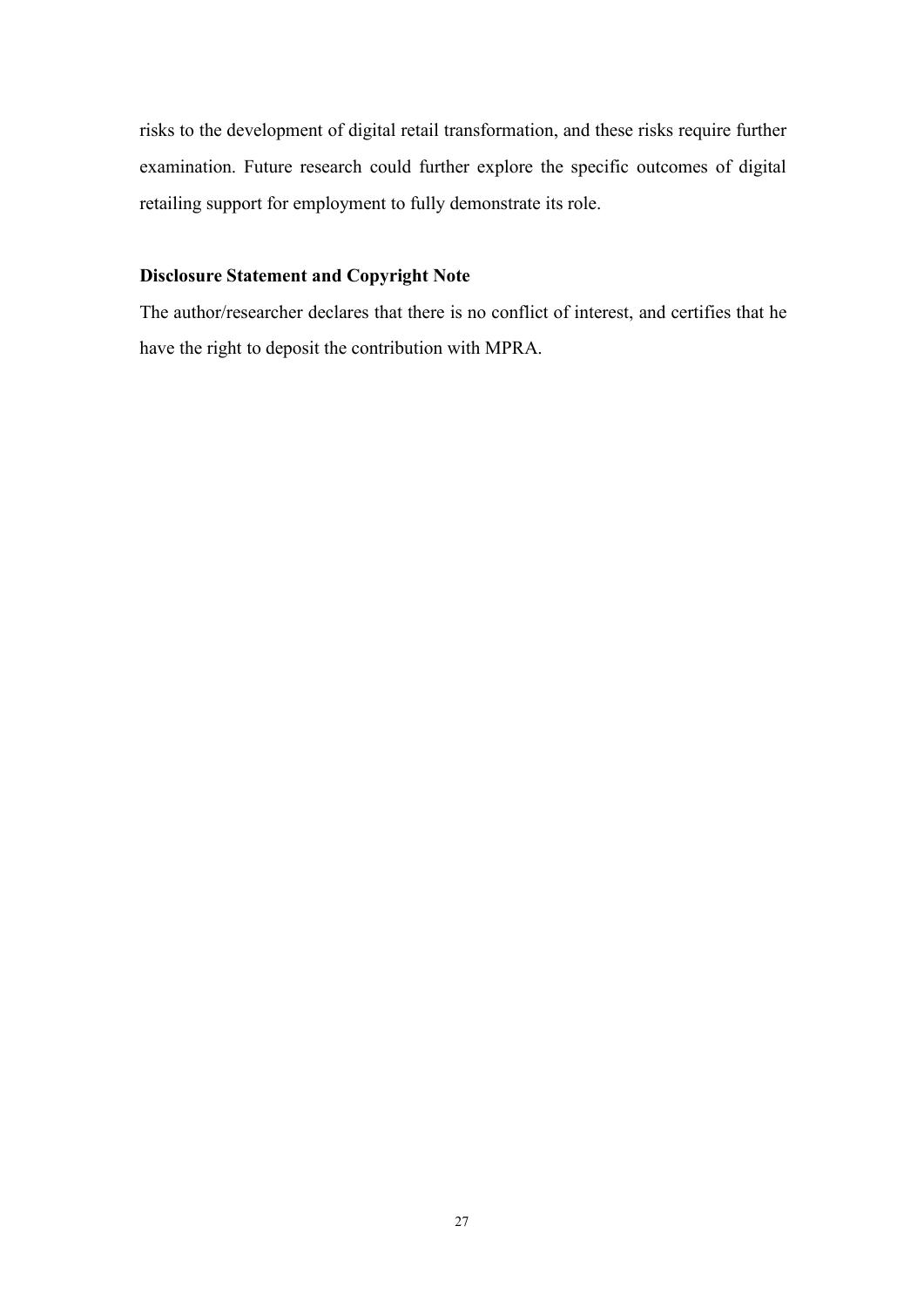#### <span id="page-30-0"></span>**References**

<span id="page-30-1"></span>[1] Zhao, Shumei, and Xiaohong Xu (2017). The Meaning, Pattern and Development Path of NEW RETAIL. *China Business and Market,* 31(05), 12-20.

<span id="page-30-2"></span>[2] Liu, Wei, Zhizhou Cai, and Yixin Guo (2015). A study on the relationship between economic growth and employment in China at the current stage. *Economic Science,* 37(04), 5-17.

<span id="page-30-3"></span>[3] Wang, Baoyi (2019). Review and Prospect of NEW RETAIL Practice: Based on the Background of Transferring from the Demand-side Change in the First Half to Supply-side Change in the Second Half. *China Business and Market,* 33(03), 19-30.

<span id="page-30-4"></span>[4] Guanghua School of Management, Peking University (2018). *New Retail Urban Innovation Index Report.* Accessed Oct. 1, 2020.

<span id="page-30-5"></span>Available at: https://www.gsm.pku.edu.cn/thought\_leadership/zhangying.pdf [5] Wang, Xiaosong, Yimeng Zhang, and Siyuan Tian (2020). Trade Liberalization and Employment Levels: A Theoretical and Empirical Analysis Based on a Structural Model. *Wuhan University Journal (Philosophy & Social Science),* 73(05), 106-122.

<span id="page-30-6"></span>[6] Zhu, Yi (2020). Does Technological Progress Aggravate the Gender Employment Gap? *Modern Finance and Economics-Journal of Tianjin University of Finance and Economics,* 40(10), 96-113.

<span id="page-30-7"></span>[7] Guo, Rui, Lingling Zhou, Yaqin Su, and Weiguo Yang (2019). Job-Education Mismatches in Degrees and Majors and Employment Quality of College Graduates. *Studies in Labor Economics,* 7(02), 78-100.

<span id="page-30-8"></span>[8] Mo, Weiqiao, and Jinchuan Shi (2020). Employment Stability, Risk Prevention and Female's Working Time. *Economic Theory and Business Management,* 40(02), 10-23.

<span id="page-30-9"></span>[9] Dou, Changyu, and Feng Xiao (2020). Opposition or Transcendence: Youth Employment Effect and Prospect Caused by Artificial Intelligence. *China Youth Study,* 32(10), 94-99.

<span id="page-30-10"></span>[10] Wang, Zhixuan, Liping Deng, and Xinni Wu (2020). Promotion Effects of Tax Cuts and Fee Reductions on Employment in China: The Cases of Heterogeneous Firms. *Taxation Research,* 36(10), 16-20.

<span id="page-30-11"></span>[11] Ye, Wenhui, and Jiaxin Jiang (2020). Research on China's Minimum Wage Policy Affecting the Employment of Low-Income Group: Empirical Study Based on CGSS Data. *Journal of Shanxi University of Finance and Economics,* 42(10), 14-26.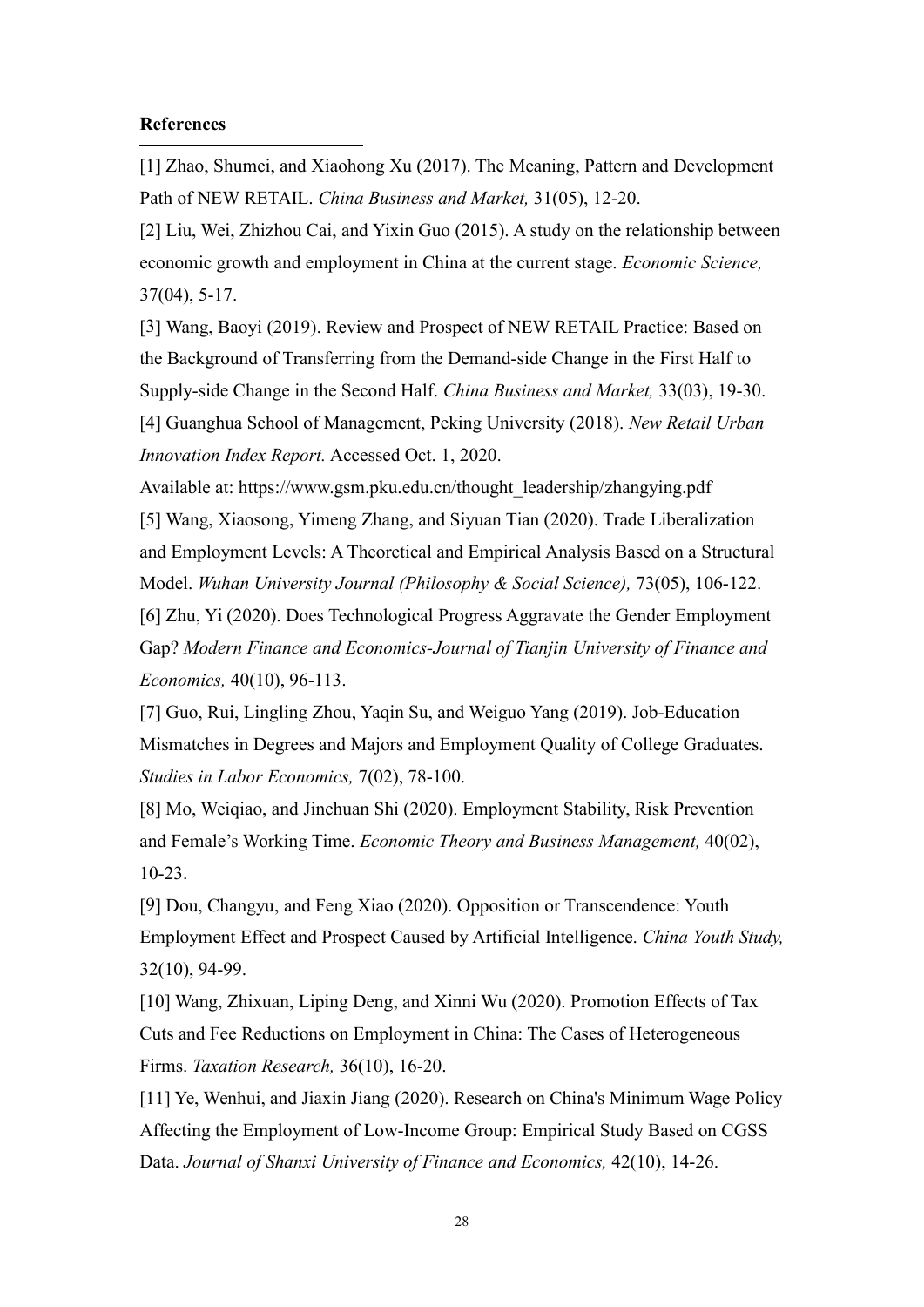<span id="page-31-0"></span>[12] Hui, Jianguo, and Guanjun Liu (2020). The Innovative Development and Experience Summary of New China's Employment Policy in the Past 70 Years. *Research on Financial and Economic Issues,* 42(09), 18-25.

<span id="page-31-1"></span>[13] Zhao, Wen (2020). The Impact of Sino-US Trade Friction on China's Employment and the Countermeasures. *Intertrade,* 39(08), 21-28.

<span id="page-31-2"></span>[14] Duan, Minfang, and Guo, Zhonglin (2013). *Industrial structure upgrading and employment.* Wuhan: Wuhan University Press.

<span id="page-31-3"></span>[15] Dornbusch, Rudiger (2003). *Macroeconomics.* Beijing: China Financial & Economic Publishing House.

<span id="page-31-4"></span>[16] Li, Tao, Nuan Sun, Zhihui Wu, and Na Shan (2020). An Empirical Research on the Employment of Chinese University and College New Graduates Under the Impact of COVID-19. *Journal of East China Normal University (Educational Sciences),* 38(10), 110-126.

<span id="page-31-5"></span>[17] Li, Li (2020). Connotation Exploration, Realistic Difficulties and Path Choice for Keeping Employment Stable under the Economic New Norma. *On Economic Problems,* 42(11), 18-25.

<span id="page-31-6"></span>[18] Lv, Qiuying (2020). Research on the Transformation Model of Chinese Traditional Retail Trade Pattern Driven by Social Function: An Analytical Framework of RE-COMMUNITY. *Social Sciences in Hunan,* 33(05), 73-78.

<span id="page-31-7"></span>[19] Zhang, Hao (2016). Improving Retail Service Supply and Tapping the Potential of Consumption. *Journal of Business Economics,* 36(11), 5-16.

<span id="page-31-8"></span>[20] Guo, Xinmei, Jianli Zhang, and Yan Liu (2014). Research on Countermeasures for the Development of China's Retail Industry in the Internet Era: An Analysis Based on the Perspective of the Integration and Development of E-tailing and Traditional Retail Industry. *Price: Theory & Practice,* 34(07):106-108.

<span id="page-31-9"></span>[21] Li, Ziwen, Xiangdong Liu, and Chengzhang Chen (2016). Research on the Technical Efficiency of Chinese Retail Industry Based on the Stochastic Frontier Analysis Model. *China Business and Market,* 30(11), 109-120

<span id="page-31-10"></span>[22] Mao, Zhonggen, and Yanjin Lin (2017). International comparison of retail industry development and policy orientation of China's retail industry development. *Journal of PLA Nanjing Institute of Politics,* 31(05), 50-56.

<span id="page-31-11"></span>[23] Yang, Jianzheng, Pengcheng Qi, and Tingting Wang (2018). Research on the Transformation and Upgrading of Chinese Traditional Retail Enterprises under the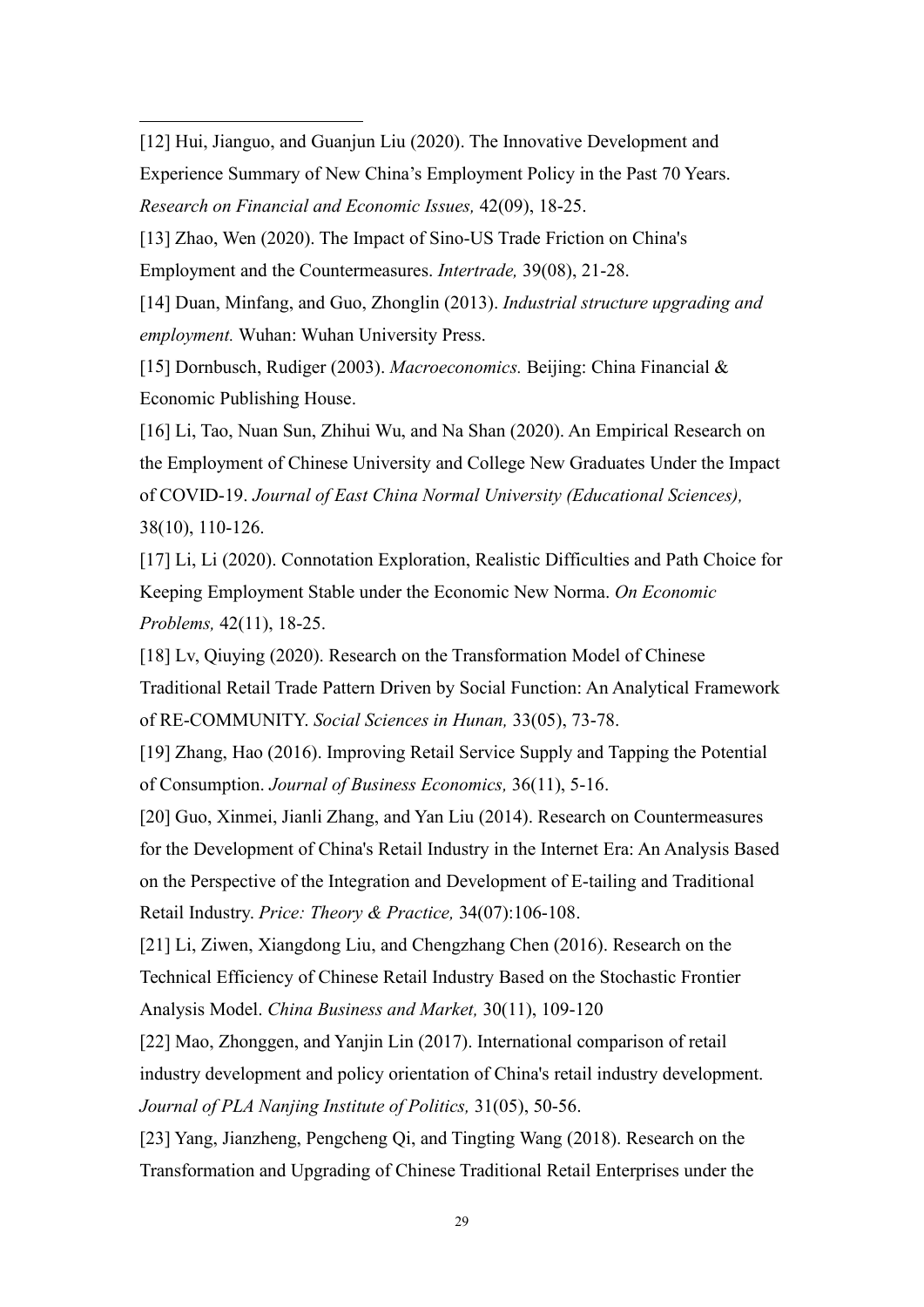Background of NEW RETAIL. *Contemporary Economic Management,* 40(09), 24-31.

<span id="page-32-0"></span>[24] Wang, Baoyi (2017). Research on the Essence, Causes and Practice Trends of NEW RETAIL. *China Business and Market,* 31(07), 3-11.

<span id="page-32-1"></span>[25] Zhao, Shumei, and Ruixue Men (2019). NEW LOGISTICS in the Context of NEW RETAIL. *China Business and Market,* 33(03), 40-49.

<span id="page-32-2"></span>[26] Wang, Fu (2020). Construction of Business Model Innovation System of New Retail Circulation Supply Chain. *Contemporary Economic Management,* 42(07), 17-26.

<span id="page-32-3"></span>[27] Sun, Dawei, Qilan Zhao, and Xiaomeng Zhang (2019). A Study of Operation Strategy for Logistics Platform under the New Retail. *Journal of Beijing Jiaotong University (Social Sciences Edition),* 18(03), 138-144.

<span id="page-32-4"></span>[28] Zhang, Xiaoqin (2019). Real-time Logistics for New Retail: Connotation, Mode and Development Path. *Contemporary Economic Management,* 41(08), 21-26.

<span id="page-32-5"></span>[29] Jiao, Zhilun, and Binglian Liu (2019). Consumer Purchasing Value and Retail Sector Transformation and Upgrading under Category Differences: Concurrent Discussion on Practice Form of New Retail. *Journal of Business Economics,* 39(07), 5-17.

<span id="page-32-6"></span>[30] Li, Ran, and Rong Wang (2020). In-depth Study of the NEW RETAIL Operating Model under the Transformation of Physical Business Innovation. *Modernization of Management,* 40(01), 93-96+120.

<span id="page-32-9"></span><span id="page-32-8"></span><span id="page-32-7"></span>[31] National Bureau of Statistics (2019). *Statistical Bulletin on National Economic and Social Development of the People's Republic of China.* Accessed Oct. 1, 2020. Available at: http://www.stats.gov.cn/tjsj/zxfb/202002/t20200228\_1728913.html [32] National Bureau of Statistics (2019). *The 4th National Economic Census Bulletin.* Accessed Oct. 1, 2020. Available at: http://www.stats.gov.cn/tjsj/tjgb/jjpcgb/ [33] Ministry of Commerce of the People's Republic of China (2018). *China Retail Industry Development Report (2016/2017).* Accessed Oct. 1, 2020. Available at: http://www.gov.cn/xinwen/2017-07/03/content\_5207622.htm [34] Zhang, Jing (2016). Analysis of the impact of the introduction of foreign investment on competition in China's retail market. *Journal of Southeast University (Philosophy and Social Science),* 18(S1), 75-76+88.

<span id="page-32-11"></span><span id="page-32-10"></span>[35] Li, Jian, and Bao Jiang (2016). Agglomeration of logistics industry and regional economic growth in China: Spatial econometric analysis on provincial panel data.